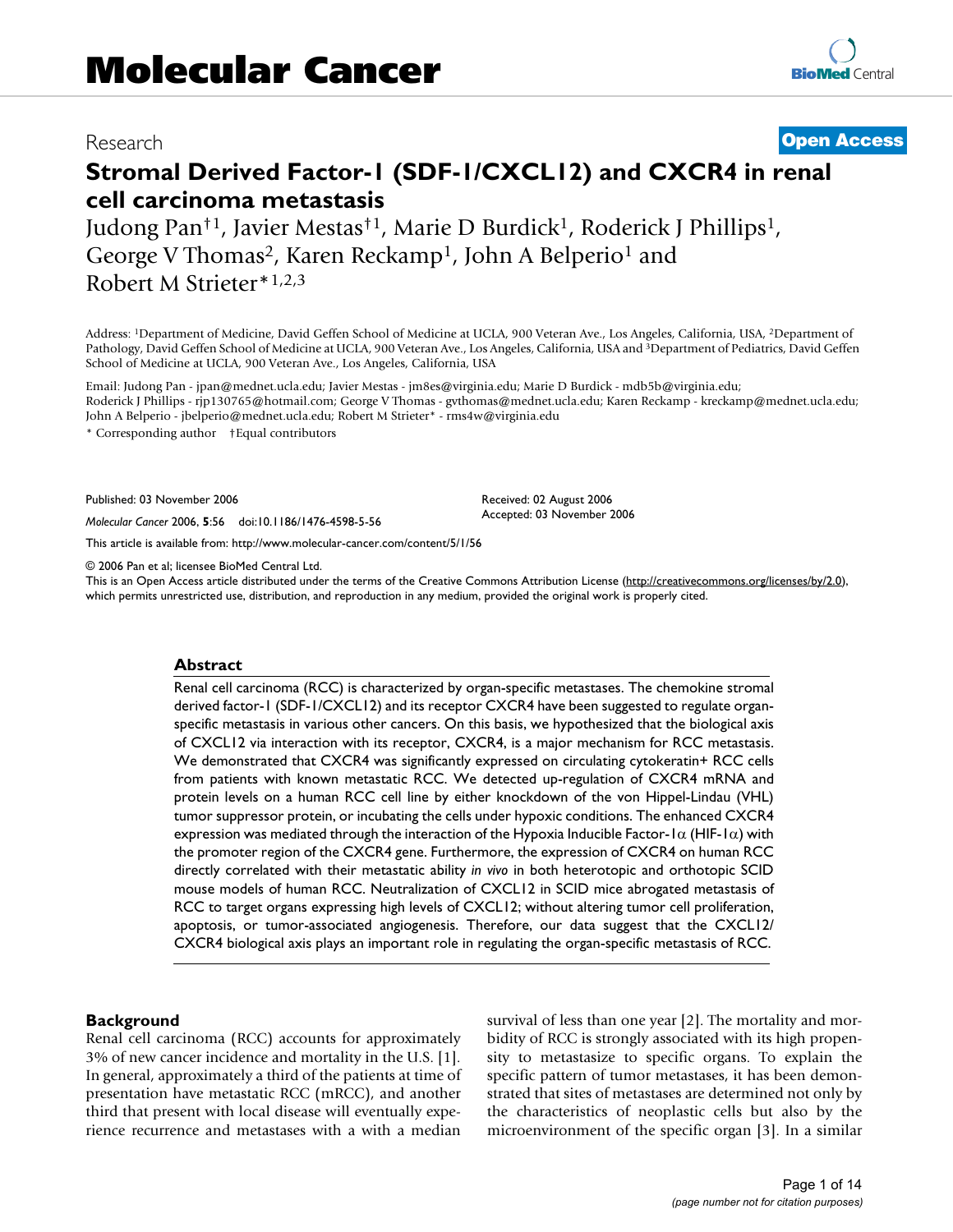manner to leukocyte trafficking, the target organs for metastatic events express constitutive levels of chemoattractants that mediate extravasation of tumor cells. Recently, extensive studies have suggested that chemokines may play a major role in mediating tumor metastasis [4-8].

Chemokines are a superfamily of small (8–10 kD) proteins, which play a pivotal role in the regulation of leukocyte trafficking and extravasation into sites of tissue inflammation [9-13]. Different cancers are found to express several chemokine receptors, and their corresponding ligands are expressed at sites of tumor metastases [6,7,14,15]. However, CXCR4 appears to be the major chemokine receptor expressed on cancer cells [4,5,8]. CXCR4 was originally discovered as the co-receptor for lymphotropic strains of HIV [16] and CXCL12 (stromal derived factor-1, SDF-1) is its lone ligand [17]. CXCL12 has been found to be secreted by bone marrow stromal cells and is important during embryogenesis for the colonization of bone marrow by HSC [18]. It is also essential in adult life for retention/homing of HSC [19]. Both CXCL12-/- and CXCR4-/- mice die *in utero* with defects in heart, brain and large vessel development [20-24]. The role of CXCL12/CXCR4 axis in organ-specific metastasis was initially suggested in breast cancer [6]. Since then, CXCR4 expression has been reported in at least twenty three epithelial, mesenchymal and hematopoietic cancers, suggesting the importance of this ligand/receptor axis, in general in tumor metastasis [4,5,8]. In addition, studies have also suggested that CXCL12/CXCR4 may indirectly promote tumor metastases by mediating proliferation of tumor cells and enhancing tumor-associated angiogenesis [25-32].

While increasing evidence has suggested the pivotal role of CXCL12/CXCR4 biological axis in tumor metastasis, the specific mechanisms regulating CXCR4 expression in different tumors are poorly understood. Recently, Hypoxia Inducible Factor-1α (HIF-1α) has been found to be a critical transcription factor for gene expression of CXCR4 in RCC [33,34]. Moreover, von Hippel-Lindau tumor suppressor gene (VHL), the most common mutated gene in RCC, was found to negatively regulate the expression of CXCR4, owing to its capacity to target HIF-1 $\alpha$  for degradation under normoxic conditions [33,34]. More recently, we showed that both EGF and hypoxia can induce CXCR4 expression in non-small cell lung cancer (NSCLC) cells via the VHL/HIF-1 $\alpha$  axis and this process is regulated by both the PI3-kinase/PTEN/ AKT/mTor pathway and hypoxia [35]. These findings led to the hypothesis that CXCR4 is a biomarker that predicts the metastatic potential of RCC, and that the CXCL12/ CXCR4 biological axis is regulated by VHL/HIF-1 $\alpha$  in RCC and is a major mechanism for trafficking of RCC to metastatic sites.

In an effort to address the potential role of CXCR4 as a biomarker for predicting the metastatic potential of RCC, we first measured CXCR4 expression on circulating cytokeratin+ cells in patients with mRCC, and found significantly increased levels of cytokeratin+ cells that coexpressed CXCR4, as compared to normal human subjects. CXCR4 mRNA and protein levels were markedly upregulated in human RCC cell lines, in which VHL was stably knocked down via RNA interference. The expression of CXCR4 in these cells could be further augmented in the presence of hypoxia, and was functional in terms of chemotaxis in response to CXCL12. Our results further demonstrated that the enhanced CXCR4 expression induced by both conditions was mediated through the binding of HIF-1 $\alpha$  to the CXCR4 promoter region, which lead to increased transcription of the CXCR4 gene. The expression of CXCR4 on human RCC correlated with their metastatic ability in both heterotopic and orthotopic SCID mouse models, and treatment with specific anti-CXCL12 antibodies markedly abrogated metastasis of RCC to target organs, expressing high levels of CXCL12, in the orthotopic model of RCC without significant changes in tumor cell proliferation, tumor cell apoptosis, or tumor-associated angiogenesis of the primary tumor. The findings of this study support the notion that the CXCL12/CXCR4 biological axis plays a critical role in regulating organ-specific metastasis of RCC.

# **Results**

#### *CXCR4 is significantly expressed on circulating cytokeratin positive cells in patients with mRCC*

Recent studies have shown that the CXCL12/CXCR4 biological axis is important in trafficking malignant cells in an organ-specific manner [4,5,8], and that hypoxia through HIF-1 $\alpha$ /VHL appears to modulate the expression of CXCR4 on malignant cells [33-35]. However, CXCR4 has not been previously shown to be expressed on metastatic circulating mRCC cells. We therefore hypothesized that CXCR4 would be expressed on a circulating population of cells compatible with mRCC. We enrolled 21 patients with mRCC into a pilot study, as well as three normal volunteer control subjects, and obtained 10 mls of heparinized blood and isolated the buffy-coat cells for FACS analysis of cytokeratin and dual color analysis of CXCR4 expression. As shown in Fig. 1, we found a marked increase in cytokeratin positive cells in the circulation of patients with mRCC, as compared to normal control subjects. A large variation in the number of circulating cytokeratin+ cells and cytokeratin+ CXCR4+ cells could be observed in mRCC patients, with more than 50-fold difference between the patient with smallest number of stained cells and the patient with largest number of these cells. When the cytokeratin positive cells from patients with mRCC were examined for expression of CXCR4, > 90% were found to be CXCR4 positive. In the three nor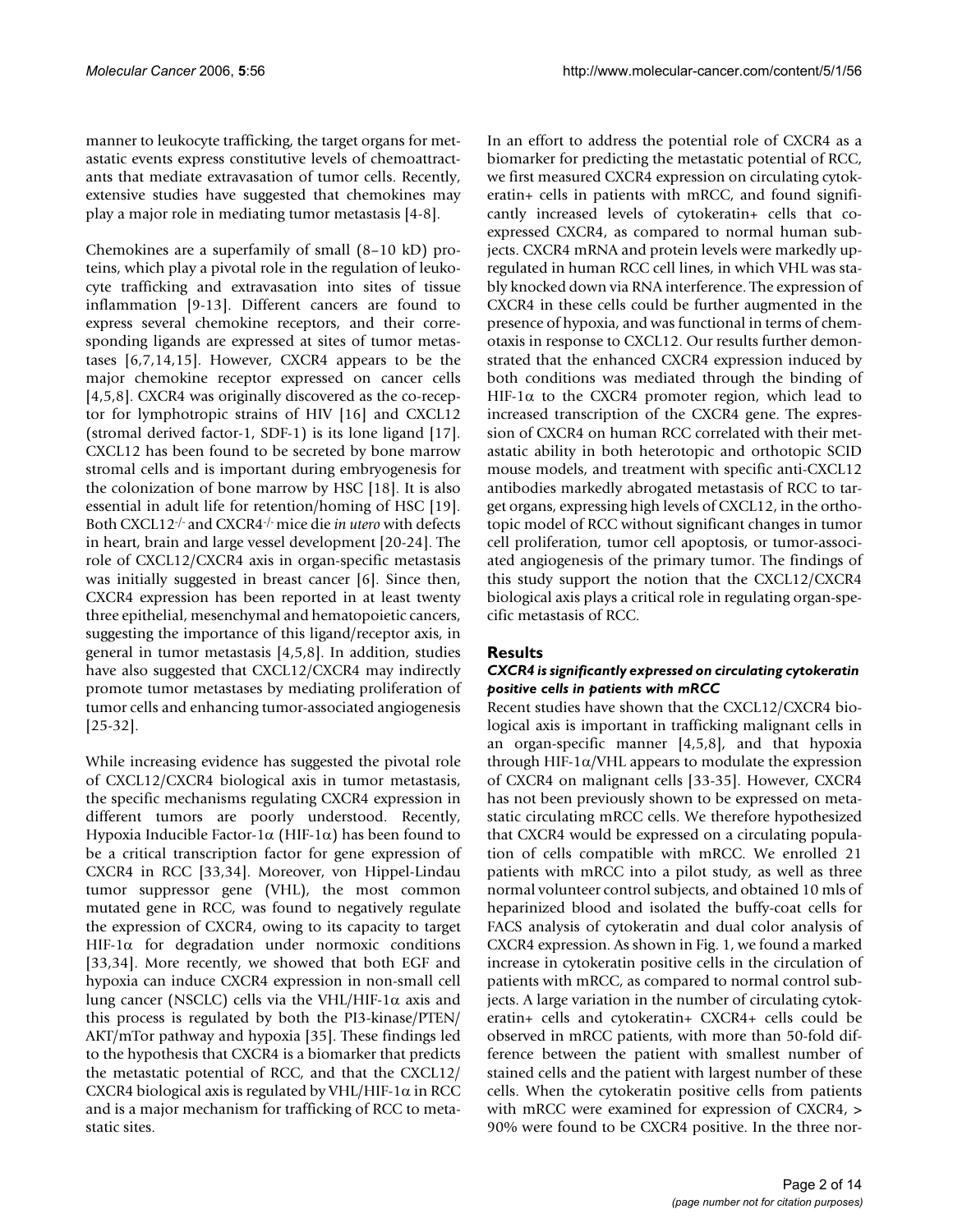mal control subjects, the levels of cytokeratin positive cells, although detectable, were extremely low and compatible with the presence of cytokeratin+ cells in normal subjects [36,37]. These findings support the notion that the majority of potential circulating RCC cells express CXCR4, and may serve as a foundation for further studies to define whether the presence and magnitude of circulating mRCC cells are prognostic in patients with RCC.

# *Hypoxia plays a significant role in the regulation of CXCR4 on human RCC*

Recently, the expression of CXCR4 on RCC and NSCLC tumor cells was shown to be regulated by hypoxia and the VHL/HIF-1α pathway [33-35]. To further characterize the role of hypoxia and/or VHL/HIF-1α in the regulation of the expression of CXCR4 on RCC cells and to determine whether this chemokine receptor is a critical factor for promoting RCC metastases, we next exposed SN12C-P, SN12C-VC and SN12C-VHL-KD cells to normoxia or hypoxia for 2, 4, 8, and 24 hours and isolated mRNA and protein for quantitative TaqMan RT-PCR and Western blot analysis of CXCR4, respectively. As shown in Fig 2A, SN12C-VHL-KD cells demonstrated a marked increase in CXCR4 gene expression under both normoxic and hypoxic conditions, as compared to SN12C-VC. Similar results were found when comparing the SN12C-VHL-KD to SN12C-P (data not shown). Total cellular levels of CXCR4 protein paralleled the expression of mRNA in SN12C-VHL-KD cells with significantly higher levels of



# Figure 1

Expression of CXCR4 on circulating pan-cytokeratin positive cells in patients with mRCC as determined by FACS analysis. Cells isolated from the buffy coat of mRCC patients were stained with pan-cytokeratin (dark-colored boxes) or stained with both pan-cytokeratin and CXCR4 for dual color analysis (light-colored boxes). Specimens from three normal human subjects were included as controls.

CXCR4 protein found under both conditions of normoxia and hypoxia, as compared to either SN12C-P or SN12C-VC cell lines (Fig. 2B). These latter two cell lines demonstrated markedly increased CXCR4 protein levels only under hypoxic conditions (Fig. 2B). CXCR4 cell surface expression was seen by FACS analysis and correlated with the results obtained from Western blot analysis (data not shown).

# *VHL knockdown and hypoxia increase the chemotactic responsiveness of RCC cells to CXCL12*

After confirming the role of the HIF-1 $\alpha$ /VHL axis in the up-regulation of CXCR4 mRNA and protein expression, we assessed whether this led to functional differences in migration in response to the CXCR4 ligand, CXCL12. SN12C-P, SN12C-VC, and SN12C-VHL-KD cells were exposed to either normoxia or preconditioned with hypoxia for 24 hours followed by analysis of chemotaxis in response to CXCL12. SN12C-VHL-KD cells demonstrated a dose-dependent increase in chemotaxis in response to CXCL12 under both conditions of normoxia and hypoxia (Fig. 3). Hypoxia preconditioning of the SN12C-VC and SN12C-P cells also resulted in a dosedependent increase in chemotactic activity (Fig. 3 and data not shown). The levels of chemotactic activities of SN12C-VC were not significantly different from those of SN12C-P cells under either normoxic or hypoxic conditions (data not shown). These results confirmed that the loss of function of VHL results in augmented chemotactic activity in response to CXCL12. Moreover, in cells with functional VHL, hypoxia plays a role to increase this response.

#### *VHL knockdown and hypoxia activate HIF-1*α *expression in human RCC cells and promote HIF-1-mediated transcription of the CXCR4 promoter*

Having established that VHL knockdown and/or hypoxia are capable of up-regulating CXCR4 expression in SN12C cells, we next wanted to examine the underlying mechanism that mediates this effect. It has been reported that the VHL tumor suppressor protein negatively regulates CXCR4 expression owing to its capacity to target HIF-1 $\alpha$ for degradation under normoxic conditions, and that CXCR4 induction by hypoxia is dependent on the transactivation of HIF-1 $\alpha$  [33-35]. Thus, we exposed SN12C-VC and SN12C-VHL-KD cells to either normoxia or hypoxia for the times indicated and then examined intranuclear HIF-1 $\alpha$  expression by Western analysis (Fig. 4A). Under normoxic conditions little or no intranuclear expression of HIF-1α was observed in SN12C-VC cells, whereas the expression of HIF-1α was detectable in SN12C-VHL-KD cells within 2 hours. Under hypoxic conditions, strong intranuclear expression of HIF-1α was observed in both SN12C-VC and SN12C-VHL-KD cells. The expression of HIF-1α in SN12C-VHL-KD cells, however, could be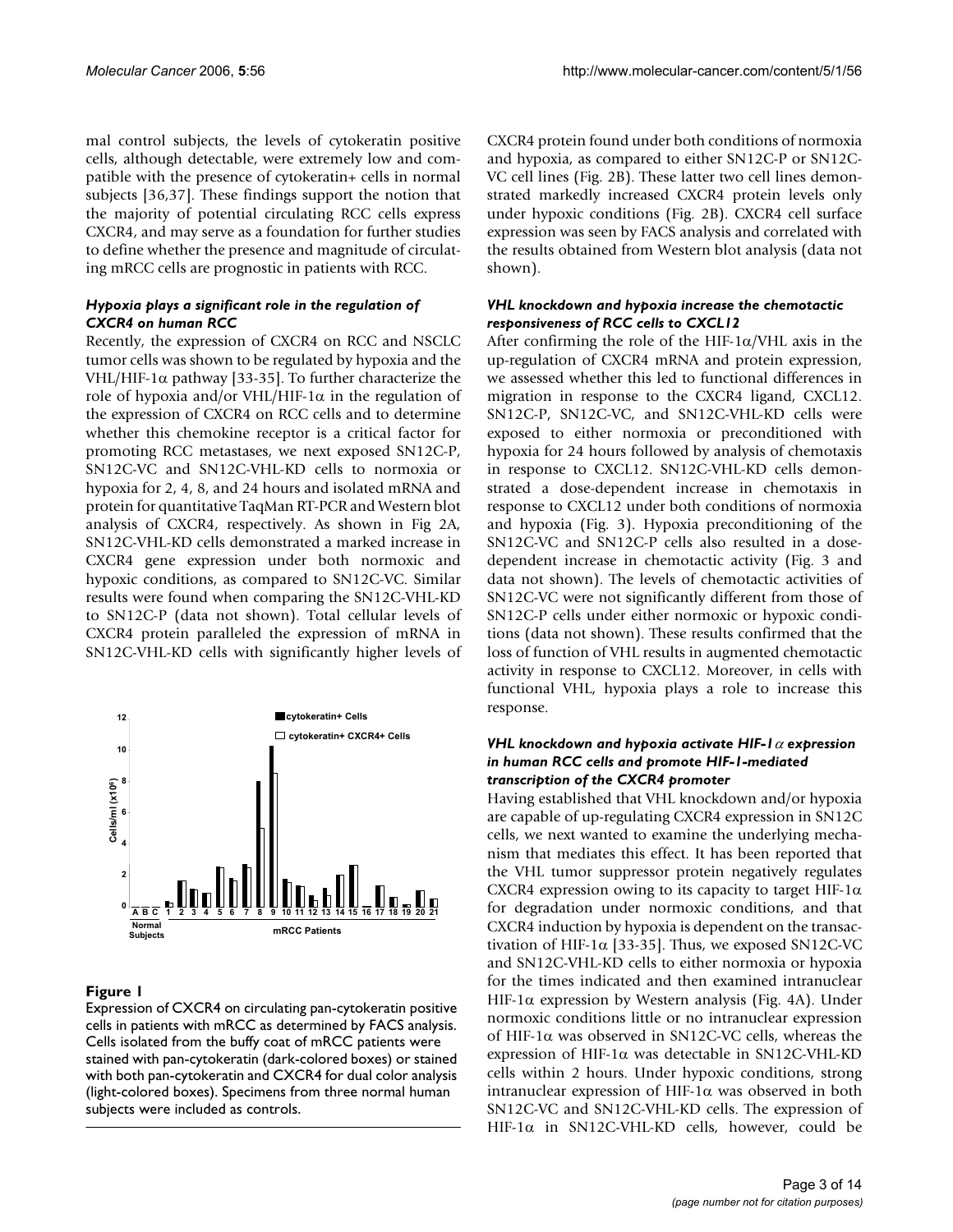

# **Figure 2**

Hypoxia and VHL knockdown enhance CXCR4 expression. (A). SN12C-VHL-KD cells were serum-starved and exposed to either normoxia or hypoxia (94% N<sub>2</sub>, 5% CO<sub>2</sub> and 1% O<sub>2</sub>) for the times indicated. Changes in gene expression were then determined by real-time quantitative PCR. Fold induction represents increases in CXCR4 expression in SN12C-VHL-KD cells compared to SN12C cells transfected with vector control (SN12C-VC). (B). SN12C-P, SN12C-VC and SN12C-VHL-KD cells were treated with either normoxia or hypoxia as described in (A) for the times indicated and then subjected to Western anal-

observed as early as 2 hours after exposure to hypoxia when HIF-1 $\alpha$  was barely detectable in SN12C-VC cells; and remained elevated at 8 to 24 hours after exposure to hypoxia, when HIF-1 $\alpha$  elevation was no longer detected in SN12C-VC cells (Fig. 4A).

To further verify that HIF-1 $\alpha$  contributed to the transcription and up-regulation of CXCR4 gene expression, we transfected the SN12C-VC and SN12C-VHL-KD cells with a luciferase reporter construct containing a 2.6-kb fragment of the CXCR4 promoter as well as either a random control GFP cDNA or HIF-1 $\alpha$  cDNA as previously described [35] (Fig. 4B). Transfected cells were then exposed to either hypoxic or normoxic conditions. Under these conditions significant transactivation of the CXCR4 promoter was observed in those cells receiving the HIF-1 $\alpha$ cDNA but not the GFP cDNA, and those cells exposed to hypoxia but not normoxia (Fig. 4B). Furthermore, significant activation of CXCR4 promoter could be detected in SN12C-VHL-KD cells even under normoxic conditions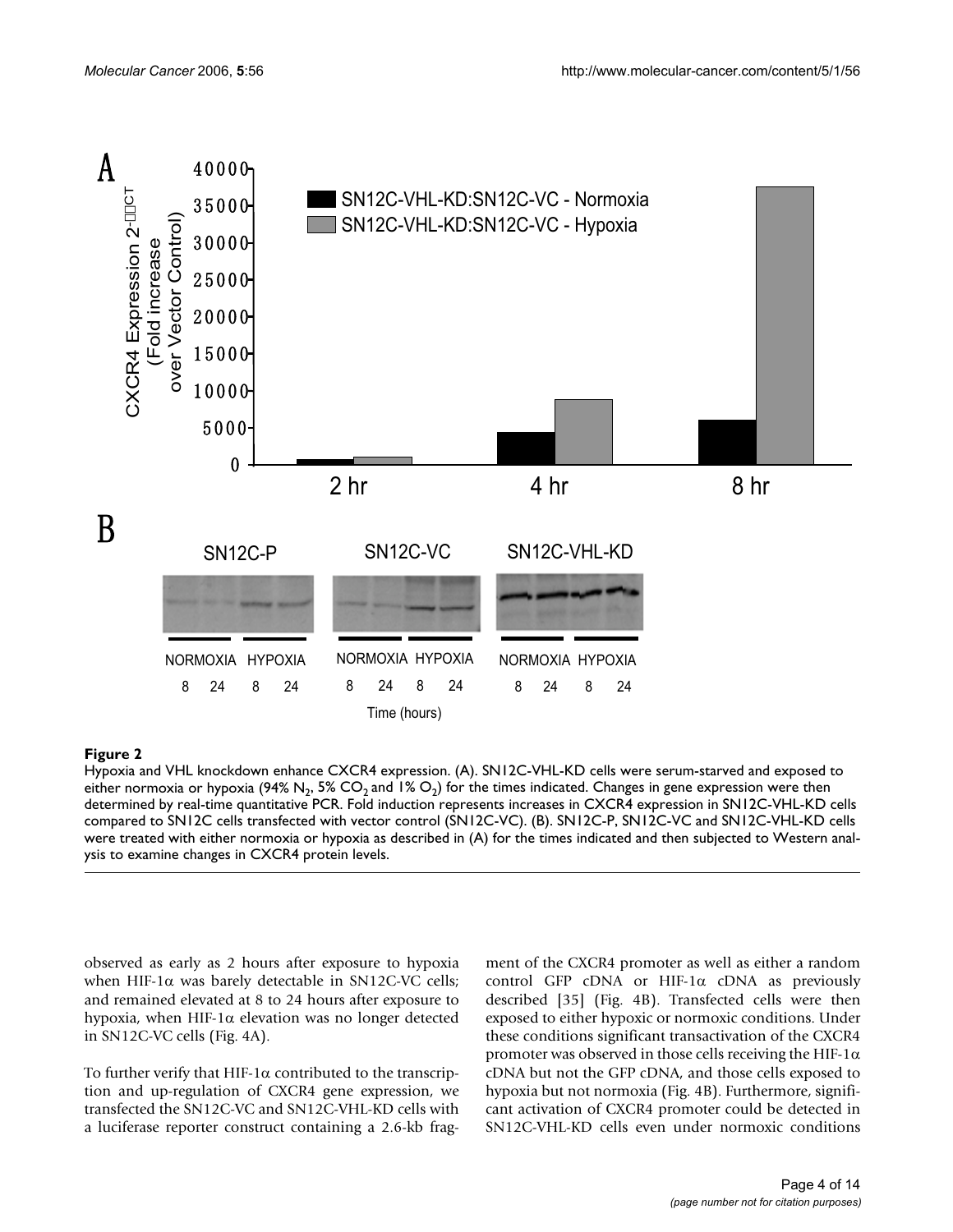

# Figure 3

SN12C-VC and SN12C-VHL-KD chemotaxis in the presence of CXCL12 (1, 10 and 100 ng/ml) after 24 hours incubation under normoxic or hypoxic conditions as described previously. Results are expressed as the number of cells that migrated per high-power field (HPF). Data represent the mean ± SEM from five HPFs.

and in the absence of HIF-1 $\alpha$  cDNA transfection. This activation was further enhanced by either hypoxic preconditioning or transfection with HIF-1 $\alpha$  cDNA (Fig. 4B).

Next, to obtain direct evidence for the physical interaction between HIF-1α and the CXCR4 promoter, we performed a chromatin immunoprecipitation assay to determine whether VHL knockdown and/or hypoxia promoted the binding of the HIF-1 $\alpha$  transcription factor to its cognate DNA binding motif on the CXCR4 promoter region (Fig. 4C). We exposed SN12C-VC and SN12C-VHL-KD cells to normoxia or hypoxia for 4 hours and then prepared, precleared and sonicated chromatin solutions for analysis. Our results indicate that under normoxic conditions there is little or no inducible binding of HIF-1α to the CXCR4 promoter in SN12C-VC cells, whereas a 4-hour exposure to hypoxia mediated a much stronger interaction between HIF-1 $\alpha$  and the CXCR4 promoter in these cells (Fig. 4C). In contrast, significant recruitment of HIF-1 $\alpha$  to the CXCR4 promoter could be observed in SN12C-VHL-KD cells under both normoxia and hypoxia (Fig. 4C), suggesting the strong transactivation of CXCR4 promoter by the HIF-1 $\alpha$  transcription factor in the absence of regulation by the tumor suppressor protein VHL.

#### *The expression of CXCR4 on human RCC correlates with their metastatic ability in both heterotopic and orthotopic models of human RCC metastasis in SCID mice*

Since our above studies demonstrated that hypoxia and the HIF-1 $\alpha$ /VHL axis was critical in the regulation of CXCR4 expression and function in RCC cell lines, and our previous study identified the major organs that express elevated levels of CXCL12 (i.e., lungs, adrenal glands, bone marrow, liver, and brain, as compared to the primary tumors) [7]; we next wanted to determine whether alteration of VHL expression by knockdown could lead to changes in metastatic behavior of RCC. Since SN12C-VC cells demonstrated the same properties as the parental SN12C-P cells in terms of the CXCL12/CXCR4 biological axis in our *in vitro* studies (Fig. 2, Fig. 3 and data not shown), we performed the following *in vivo* studies using only SN12C-VC and SN12C-VHL-KD cells. We developed both an orthotopic RCC tumor model using 104 SN12C-VHL-KD or SN12C-VC cells expressing GFP directly injected into the subcapsular region of the left kidney and a heterotopic model using 106 SN12C-VHL-KD or SN12C-VC cells expressing GFP injected into the flank of SCID mice. Mice bearing tumors were sacrificed after 4 weeks, and their major organs were harvested and processed to assess single cell suspensions for the expression of GFP by FACS analysis. GFP labeling of the RCC cells allowed us to quantitatively assess the magnitude of metastatic lesions in various organs. As shown in Fig. 5A, we found that SN12C-VHL-KD, as compared to SN12C-VC orthotopic tumors had a greater propensity to metastasize to specific sites, and were found to have higher numbers of cells in circulation/buffy coat, adrenal glands, bone marrow, brain, liver, lung, kidney and spleen. The number of GFP positive cells in the primary tumors, however, did not differ significantly between these two groups (data not shown). Consistent with our findings in the orthotopic model, we found similar results for the same human RCC cells lines inoculated in the heterotopic position in SCID mice (Fig. 5B).

#### *Depletion of CXCL12 inhibits RCC metastasis*

Since the expression of CXCR4 correlated to the magnitude of metastatic RCC cells in specific organs, we next wanted to determine whether depletion of CXCL12 by specific neutralizing antibodies to CXCL12 in SCID mice bearing SN12C-VHL-KD and SN12C-VC orthotopic tumors expressing GFP would attenuate RCC metastasis. Having established the specificity of the anti-CXCL12 antibody [7,38], we next injected SN12C-VC or SN12C-VHL-KD cells directly into the subcapsular region of the left kidney of SCID mice, then treated the mice with intraperitoneal injections  $(500 \mu l)$  of either neutralizing goat anti-CXCL12 or preimmune serum, three times per week for 4 weeks, starting at the time of tumor cell inoculation. At time of sacrifice, cells from different organs were isolated and examined for spontaneous metastases as assessed by FACS analysis of GFP+ tumor cells. We found that animals bearing the human tumor cell lines treated with neutralizing anti-CXCL12 antibodies resulted in markedly reduced metastases to the lungs, adrenal glands,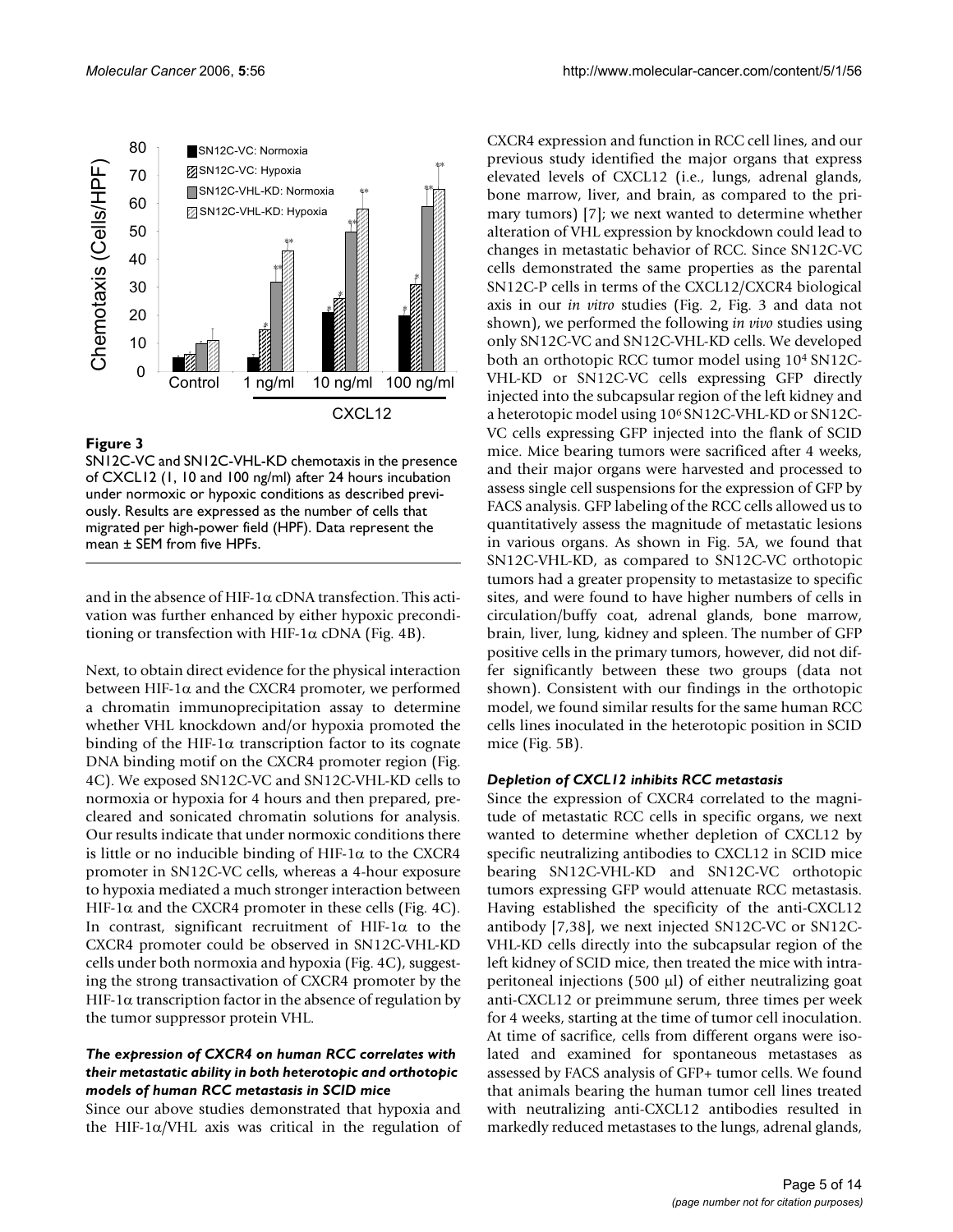

#### moter **Figure 4** VHL knockdown and the condition of hypoxia induce activation of HIF-1 transcription and transactivation of the CXCR4 pro-

VHL knockdown and the condition of hypoxia induce activation of HIF-1 transcription and transactivation of the CXCR4 promoter. (A). SN12C-VC and SN12C-VHL-KD cells were serum-starved and exposed to either normoxia or hypoxia for the times indicated. Subsequently, nuclear extracts were prepared and analyzed by SDS-PAGE and Western blotting with a specific mouse-anti-human HIF-1α monoclonal antibody. (B). SN12C-VC and SN12C-VHL-KD cells were transfected with a reporter construct comprising a 2.6-kilobase fragment of the CXCR4 promoter and a separate Renilla control reporter. Cells were cotransfected with either a control vector expressing GFP or a vector expressing HIF-1α. The transfected cells were subsequently exposed to either normoxia or hypoxia for 8 hours. Cell extracts were prepared and analyzed in a luminometer. Relative light units (RLU) were normalized to the Renilla control. (C). SN12C-VC and SN12C-VHL-KD cells were serum-starved and exposed to either normoxia or hypoxia for 4 h. ChIP assay was subsequently performed to investigate the recruitment of HIF- $1\alpha$  on the CXCR4 promoter. Precleared chromatin solutions were immunoprecipitated with either mouse anti-human HIF-1 $\alpha$  monoclonal antibody or with no antibody as negative controls (N). The lower panel represents input genomic DNA before addition of antibody.

liver and circulation (buffy coat), as compared to control antibody treated groups (Fig. 6). Furthermore, in the context of the VHL knockdown cell line, the magnitude of metastasis of this cell line was reduced to a similar level as the vector control cells in the presence of anti-CXCL12 (Fig. 6).

# *Depletion of CXCL12 was not associated with a change in primary tumor vascular density, tumor cell proliferation or apoptosis*

Having established that CXCL12 depletion significantly impaired the metastasis of RCC to specific target organs, we next wanted to determine whether this effect was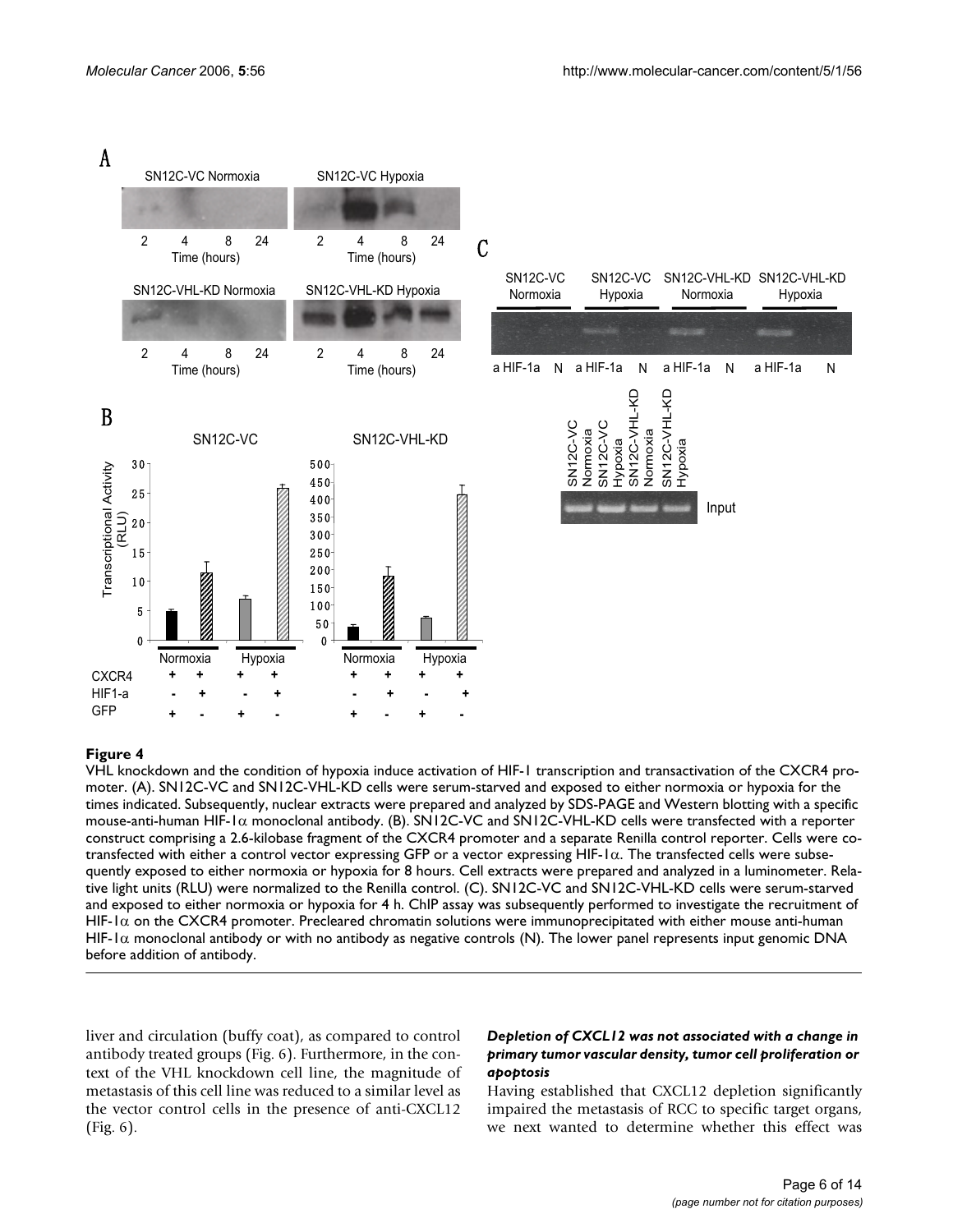

#### bearing orthotopic (A) or heterotopic (B) tumors **Figure 5** The expression of CXCR4 on human RCC cells correlates with their ability to metastasize to specific organs in SCID mice

The expression of CXCR4 on human RCC cells correlates with their ability to metastasize to specific organs in SCID mice bearing orthotopic (A) or heterotopic (B) tumors. SCID mice were subjected to orthotopic or heterotopic xenoengraftment of either SN12C-VC or SN12C-VHL-KD cells. Six animals were included in each group. Data are expressed as the percentage of GFP+ cells found in each organ examined by FACS analysis. Data represent mean ± SEM.

mediated by CXCL12/CXCR4 biological axis on RCC metastases, or by alterations of RCC tumor or tumor cell biology, such as tumor-associated vascular density, or tumor cell proliferation and/or apoptosis. Orthotopic tumor sections of mice bearing SN12C-VC and SN12C-VHL-KD tumors were stained using anti-Factor VIIIrelated antigen antibody, anti-PCNA antibody, or TUNEL method for the morphometric evaluation of tumor-associated vascular density, proliferation, or apoptosis, respectively. As shown in Table 1, the vascular density in primary SN12C-VC or SN12C-VHL-KD tumors from SCID mice as detected by Factor-VIII-related antigen staining was not significantly different in animals treated with anti-CXCL12 antibodies, as compared to animals treated

with control antibodies. The number of SN12C-VC or SN12C-VHL-KD tumor cells undergoing proliferation or apoptosis, as determined by PCNA and TUNEL staining, respectively, was not significantly different between the anti-CXCL12 and the control antibody treated mice (Table 1). In addition, we examined the proliferation and apoptosis of SN12C-VC and SN12C-VHL-KD cells *in vitro* in the presence of various concentrations of CXCL12 or neutralizing anti-CXCR4 antibody by [3H]thymidine incorporation assay and TUNEL assay, respectively. We found that the proliferative or apoptotic properties of SN12C-VC and SN12C-VHL-KD cells were not altered by either stimulation or inhibition of CXCL12/CXCR4 biological axis (data not shown).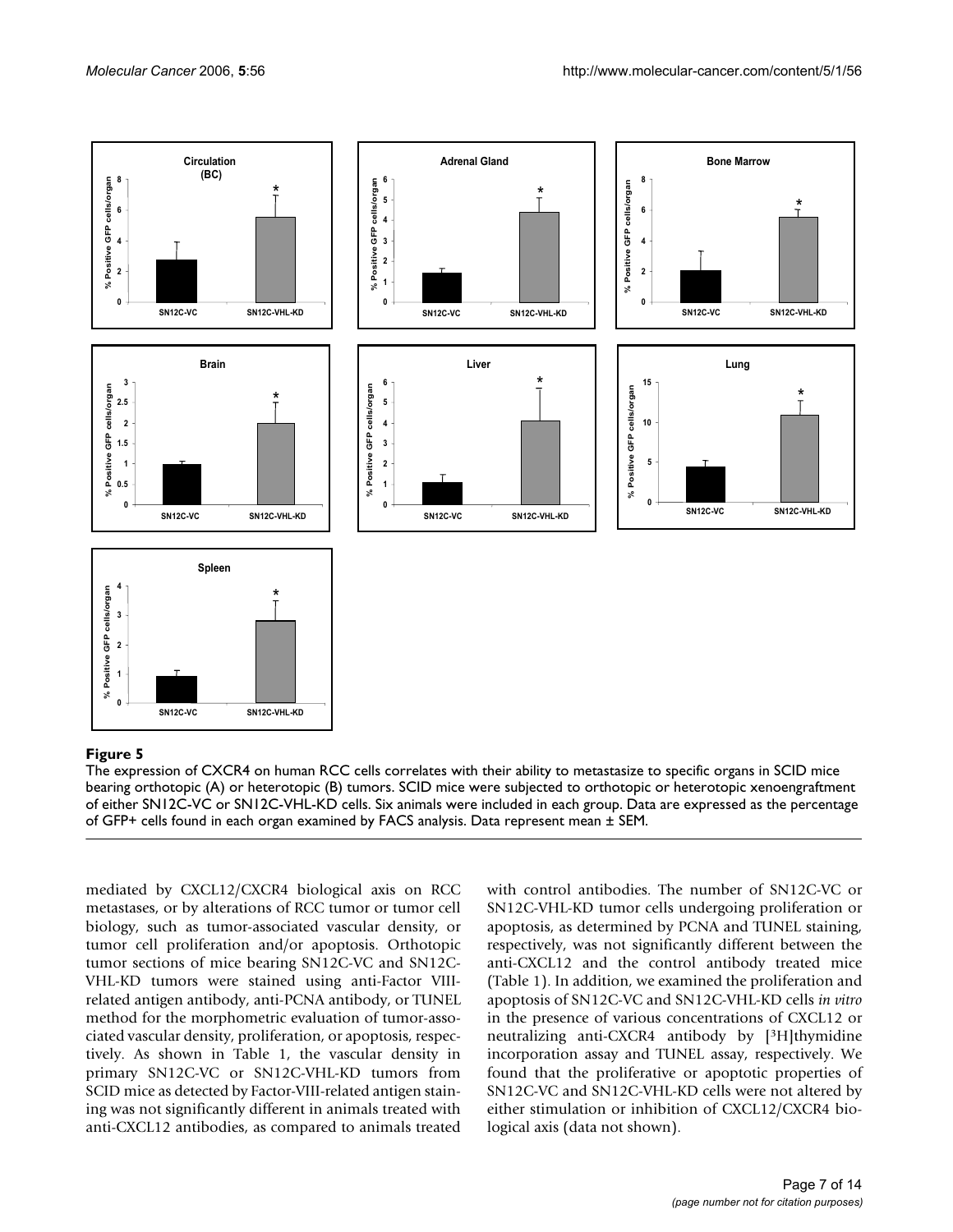

# organs **Figure 6** Neutralization of CXCL12 in animals bearing orthotopic human RCC tumors resulted in attenuated metastasis to specific

Neutralization of CXCL12 in animals bearing orthotopic human RCC tumors resulted in attenuated metastasis to specific organs. SCID mice bearing orthotopic xenoengraftment of either SN12C-VC or SN12C-VHL-KD cells were subjected to intraperitoneal injection of anti-CXCL12 antibodies or preimmune serum as a control. Six animals were included in each treatment group. Data are expressed as the percentage of GFP+ cells found in each organ examined by FACS analysis. Data represent mean ± SEM.

# **Discussion**

RCC ranks as the 10<sup>th</sup> leading cause of cancer death [39]. The morbidity and mortality of this disease is mainly due to its significant propensity to metastasize in an organspecific manner. This metastatic pattern is also shared by various other malignancies, such as breast cancer and NSCLC [6,7]. Müller and colleagues provided initial evidence linking the CXCL12/CXCR4 biological axis to breast cancer metastasis to specific organs [6], which was confirmed in non-small cell lung cancer [7]. More recent studies have suggested that CXCR4 is expressed on various other cancer cells and its expression stimulates migration of cancer cells towards a CXCL12 gradient established in specific target organs [4,5,8]. Furthermore, elevated

CXCR4 expression was detected in several human RCC cell lines and tumor samples, while only minimal CXCR4 expression was detected in normal kidney tissues [40]. While these findings suggested that the CXCL12/CXCR4 biological axis may be a critical determinant for the metastatic potential of RCC, studies demonstrating a direct link of CXCR4 expression and metastatic potential remained to be elucidated in response to organ-specific expression of CXCL12.

Given that CXCR4 mediates the trafficking of breast and non-small cell lung cancer cells in an organ-specific manner [4,5,8], we hypothesized that there would be an increase in the number of RCC cells in circulation in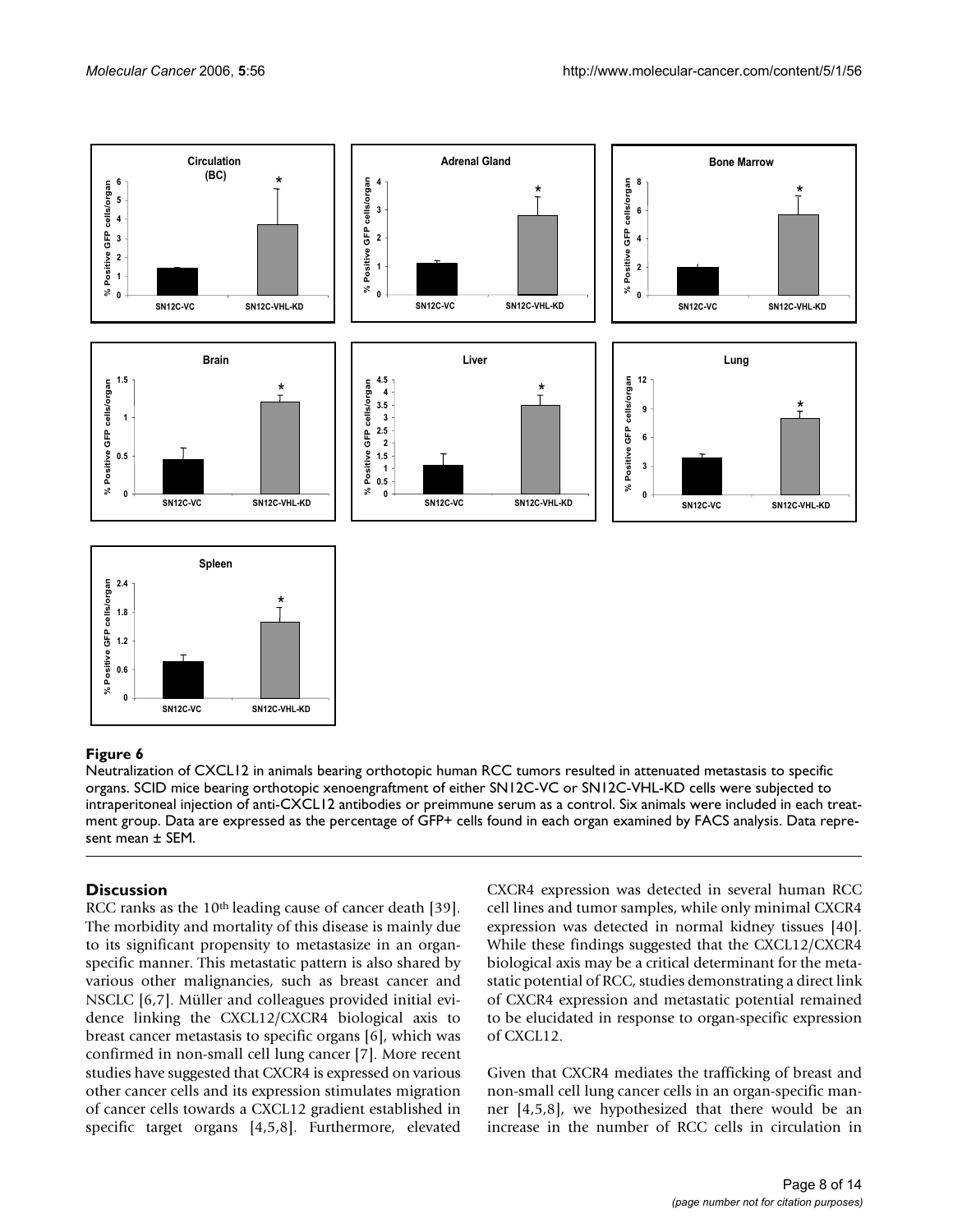| Group              | FVIIIRA <sup>A+/hpf</sup> | PCNA+/hpf       | TUNEL+/hpf     |  |
|--------------------|---------------------------|-----------------|----------------|--|
| <b>VC CTRL</b>     | $9.3 \pm 1.3$             | $40.4 \pm 6.6$  | $9.2 \pm 1.1$  |  |
| VC $α$ CXCLI2      | $6.6 \pm 0.8$             | $44.7 \pm 3.1$  | $6.7 \pm 1.0$  |  |
|                    | $p = 0.19$                | $p = 0.60$      | $b = 0.15$     |  |
| <b>KD CTRL</b>     | $26.7 \pm 1.4$            | $107.5 \pm 4.8$ | $28.9 \pm 2.5$ |  |
| $KD \alpha$ CXCLI2 | $30.1 \pm 1.8$            | $116.6 \pm 7.6$ | $23.4 \pm 3.0$ |  |
|                    | $p = 0.13$                | $p = 0.29$      | $p = 0.17$     |  |

**Table 1: RCC tumor-associated angiogenesis (Factor VIII-related antigen), proliferation (PCNA), and apoptosis (TUNEL) in SCID mice treated with anti-CXCL12**

Factor VIII-related antigen stained vessels or PCNA or TUNEL stained cells were counted in 5–10 high power fields (hpf; ×400) in three sections from each group. A FVIIIRA: Factor VIII-related antigen. CTRL = control serum. αCXCL12 = specific neutralizing anti-CXCL12 serum.

patients with mRCC, and that these cells would express CXCR4. Upon analysis of buffy coats from patients with known mRCC, we indeed found that there was a marked increase in the number of cytokeratin+ cells in circulation compared to normal subjects, suggesting that these cells were comparable with circulating malignant cells. The number of circulating cytokeratin+ cells varied greatly among patients, however in most cases circulating cytokeratin+ cells made up a significant portion of total blood cell counts (data not shown), indicative of disease progression [41,42]. The low levels of cytokeratin+ cells in normal subjects may be due to expression of cytokeratin by bone marrow-derived stem cell subpopulations, which has previously been described [36,37,43]. When the cytokeratin+ cells from patients with mRCC were examined for expression of CXCR4, > 90% of them were found to be CXCR4 positive. These findings suggest that CXCR4 is a predominant biomarker on cytokeratin+ cells in the circulation of patients with mRCC and the presence of CXCR4 expression on these cells may directly correlate with mRCC. Furthermore, these studies may support future clinical trials that use the presence and magnitude of cytokeratin+ CXCR4+ cells as a prognostic biomarker in patients with RCC.

Recent studies have suggested that hypoxia, particularly HIF-1α, regulates the expression of CXCR4 in RCC [33,34,44]. These studies further suggest that the loss or functional inactivation of the protein product of VHL, a tumor suppressor gene commonly mutated in clear cell RCC, results in persistent activation of HIF-1 $\alpha$  and a dramatic increase in CXCR4 expression due to loss of its ability to target HIF-1 $\alpha$  for degradation by the 26S proteasome [33,34,44]. In support of these studies, we demonstrated that either knocking down VHL expression in SN12C cells (i.e. cells that normally express VHL) or exposing these cells to hypoxic conditions led to markedly increased expression of CXCR4 mRNA and protein. Furthermore, our results confirmed that the up-regulation of CXCR4 expression in RCC induced by these conditions was mediated by the direct physical interaction between the HIF-1 $\alpha$  transcription factor and its specific binding sites on the CXCR4 promoter region, which is probably the hypoxia response element (HRE), as suggested by previous studies [33,35,45]. This is consistent with our recent findings in NSCLC, in which the combination of hypoxia and activation of the tyrosine kinase receptor, EGFR, led to additive or synergistic up-regulation of CXCR4 expression via HIF-1 $\alpha$  [35]. EGFR activation/signaling and hypoxia, unlike the VHL mutation, are characteristic of many cancers. Therefore these findings suggest that tyrosine kinase receptor activation and/or a response to hypoxia, leading to increased HIF-1α, is critical for the regulation of the expression of CXCR4, and may represent a general scheme in tumor metastasis.

Since previous studies had found a correlation of CXCR4 expression on metastatic RCC cells, but had not shown a direct link of CXCL12 and metastasis of CXCR4-expressing RCC cells, we then examined whether VHL knockdown, and subsequently CXCR4 expression, could change the metastatic potential of these human RCC cell lines in SCID mice. Our results showed markedly increased metastases of human RCC cells in an organ-specific manner to adrenal glands, buffy coat, bone marrow, brain, kidney, spleen, liver and the lungs of mice bearing SN12C-VHL-KD tumors, as compared to those bearing SN12C-VC tumors, in both heterotopic and orthotopic tumor models, using a sensitive analysis of GFP as a marker of metastatic human cells in murine organs. Most of these organs have been found to express elevated levels of CXCL12 in SCID mice [6,7]. Moreover, targeting CXCL12 with a neutralizing antibody significantly reduced the metastatic potential of the human RCC cell lines in the orthotopic model. Therefore, our study provided initial evidence in an *in vivo* model system that directly links the VHL/HIF-1α axis to CXCL12/CXCR4 mediated organ-specific metastases of human RCC.

CXCL12 is the lone ligand for the chemokine receptor, CXCR4. Previously it was thought that CXCL12 bound only to CXCR4. Therefore, targeting of CXCL12 allowed us to investigate the role of the CXCL12/CXCR4 biological axis in RCC metastasis *in vivo*. Moreover, this strategy con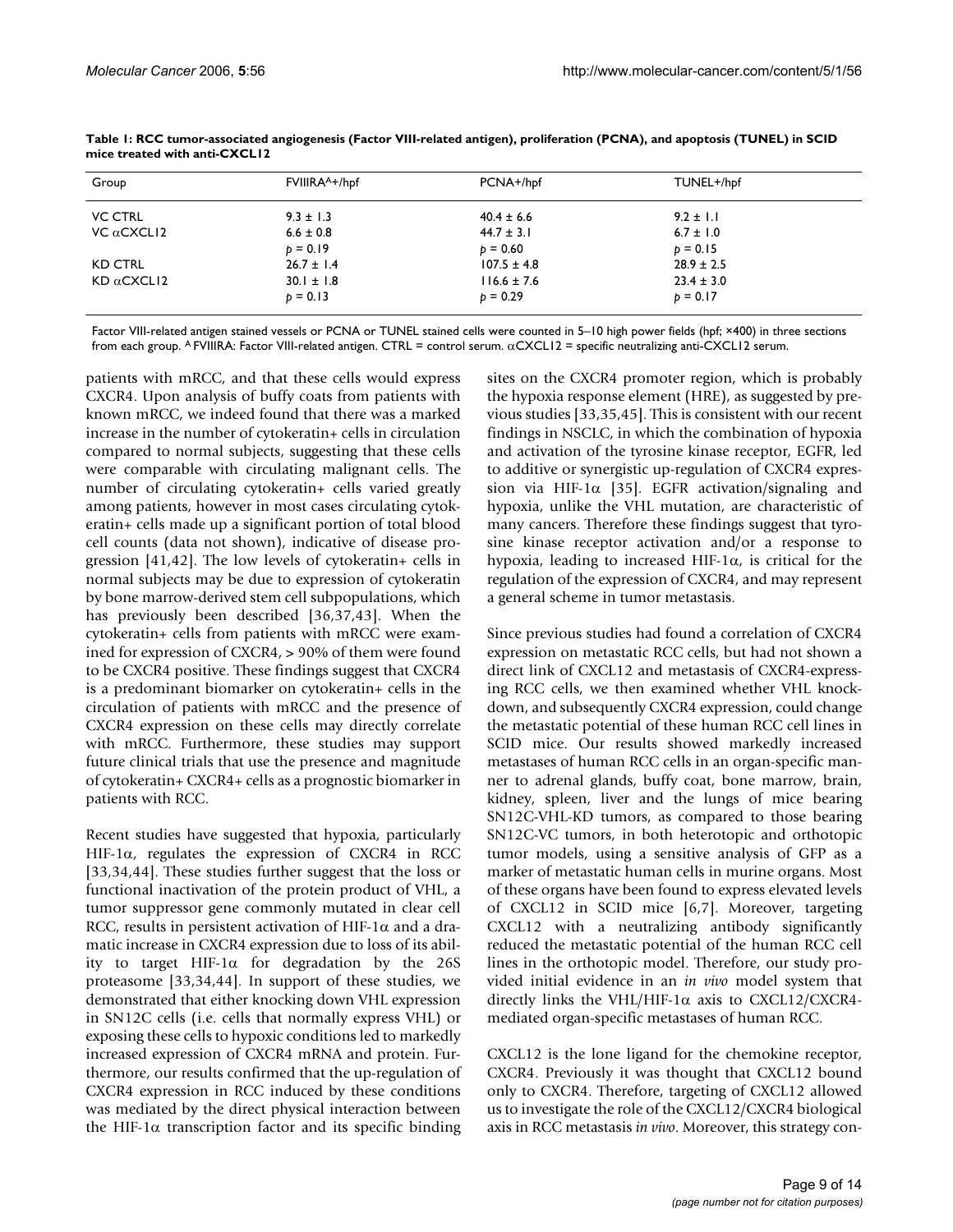ferred the advantage of avoiding possible RCC cell clearance from the circulation via antibody-dependent cellular cytotoxicity, through the use of anti-CXCR4 antibodies. However, recently it has been reported that CXCL12 is also a ligand for the orphan receptor RDC1/CXCR7 in T lymphocytes [46]. Although the distribution and biology of CXCR7 remains to be elucidated, it is possible that CXCR7 plays a role in CXCL12-mediated tumor metastasis. If this is indeed the case, then our strategy of targeting the ligand for both CXCR4 and CXCR7 (CXCL12) allowed us to block both the biology of CXCR4 and CXCR7 *in vivo*, and provided a single-target strategy by which to decrease the metastatic potential of RCC. Whether our results are due to inhibiting both CXCR4 and CXCR7 or due solely to inhibition of CXCR4 remains to be determined.

Although in this study we focused on the effect of VHL inactivation on CXCL12/CXCR4-mediated organ-specific metastases, it is possible that other hypoxia-inducible genes under the control of HIF-1 $\alpha$ /VHL pathway may also play a role in tumor metastasis. Increased HIF-1 $\alpha$  has been shown to regulate a host of genes involved in cellular processes such as proliferation, survival, glucose metabolism, and angiogenesis [47-50]. For example, vascular endothelial growth factor (VEGF) has been shown to be negatively regulated by pVHL [51,52], and its overexpression is associated with increased tumor angiogenesis and augmented metastasis in RCC patients [53]. However, we found that SCID mice bearing orthotopic SN12C-VHL-KD tumors demonstrated significantly reduced RCC metastasis to specific organs when CXCL12 was depleted by specific neutralizing antibodies, demonstrating the importance of CXCL12 biology in mediating tumor metastasis.

While our data and other studies have suggested the important role of CXCL12/CXCR4 biological axis in organ-specific tumor metastasis, studies have also suggested that CXCL12/CXCR4 may be implicated in promoting angiogenesis, tumor cell proliferation and survival [25-32]. Interestingly, it has been demonstrated that both RCC cell lines and human RCC tumor specimens express elevated levels of CXCR4, but not its ligand CXCL12, as compared to normal kidney specimens [40]. Our findings demonstrate that tumor-associated angiogenesis, proliferation and apoptosis are not affected in the primary RCC tumors in animals treated with neutralizing anti-CXCL12 antibodies, as compared to control antibodies. This is consistent with our previous study using a NSCLC-bearing mouse model [7], and indicates that the function of CXCL12 may not be as important in promoting angiogenesis, proliferation, and cell survival in the local tumor microenvironment of RCC. However, although we see a significant reduction in the organ-specific metastasis of RCC cells in response to CXCL12 depletion, we cannot exclude the possibility that small amounts of non-neutralized CXCL12 remain in the tumor microenvironment and may contribute to angiogenic and proliferative responses within the primary tumor.

# **Conclusion**

In conclusion, our studies demonstrate for the first time the direct link of CXCL12 related to CXCR4-expressing RCC cells in promoting their metastatic potential. CXCR4 detected on circulating cytokeratin positive cells in patients with mRCC may represent a biomarker for the metastatic potential of these cells. Future studies will determine whether this marker can be used to identify patients with subclinical metastases. Furthermore, strategies to attenuate the CXCL12/CXCR4 biological axis may be employed to inhibit the metastatic potential of these cells *in vivo*. In fact, small molecule antagonists to CXCR4, such as AMD3100, and RNA interference strategies have already been developed to inhibit the binding of lymphotropic strains of HIV to CXCR4 on T cells [54-57]. Additionally, HIF1 $\alpha$  antagonists are also in development and clinical studies are planned in clear cell RCC [58]. Therefore, in the future, we could see pharmaceutical reagents used to block the CXCL12/CXCR4 biological axis and impact on RCC metastasis.

# **Methods**

# *Reagents*

Polyclonal goat anti-CXCL12 antibodies were produced by immunization with recombinant CXCL12 (PeproTech, Rocky Hill, NJ) as previously described [7,59]. Five hundred microliters of anti-CXCL12 was sufficient to specifically neutralize 1 µg of either human or murine CXCL12 in leukocyte chemotaxis assays, and has been found *in vivo* to markedly attenuate CXCL12 biology [7,38]. The recombinant human chemokine CXCL12 (PeproTech) and neutralizing anti-CXCR4 antibody (R&D Systems, Minneapolis, MN) were used to assess the proliferation of human RCC cells *in vitro*.

# *Human blood specimens*

10 mls of heparinized human blood specimens were obtained from each of 21 patients with known mRCC and 2 volunteer normal subjects in a pilot study in accordance with University of California Los Angeles internal review board approval. Buffy coat cells were isolated from each blood specimen and analyzed by FACS analysis for cytokeratin+, CXCR4+, and dual cytokeratin+ CXCR4+ cells.

# *Human RCC cell lines*

The parental SN12C cell line was originally established in culture from a surgical specimen of human RCC [60]. We chose to use SN12C RCC cell line in our current studies because we have examined the status of the VHL tumor suppressor gene in the parental SN12C cell line and found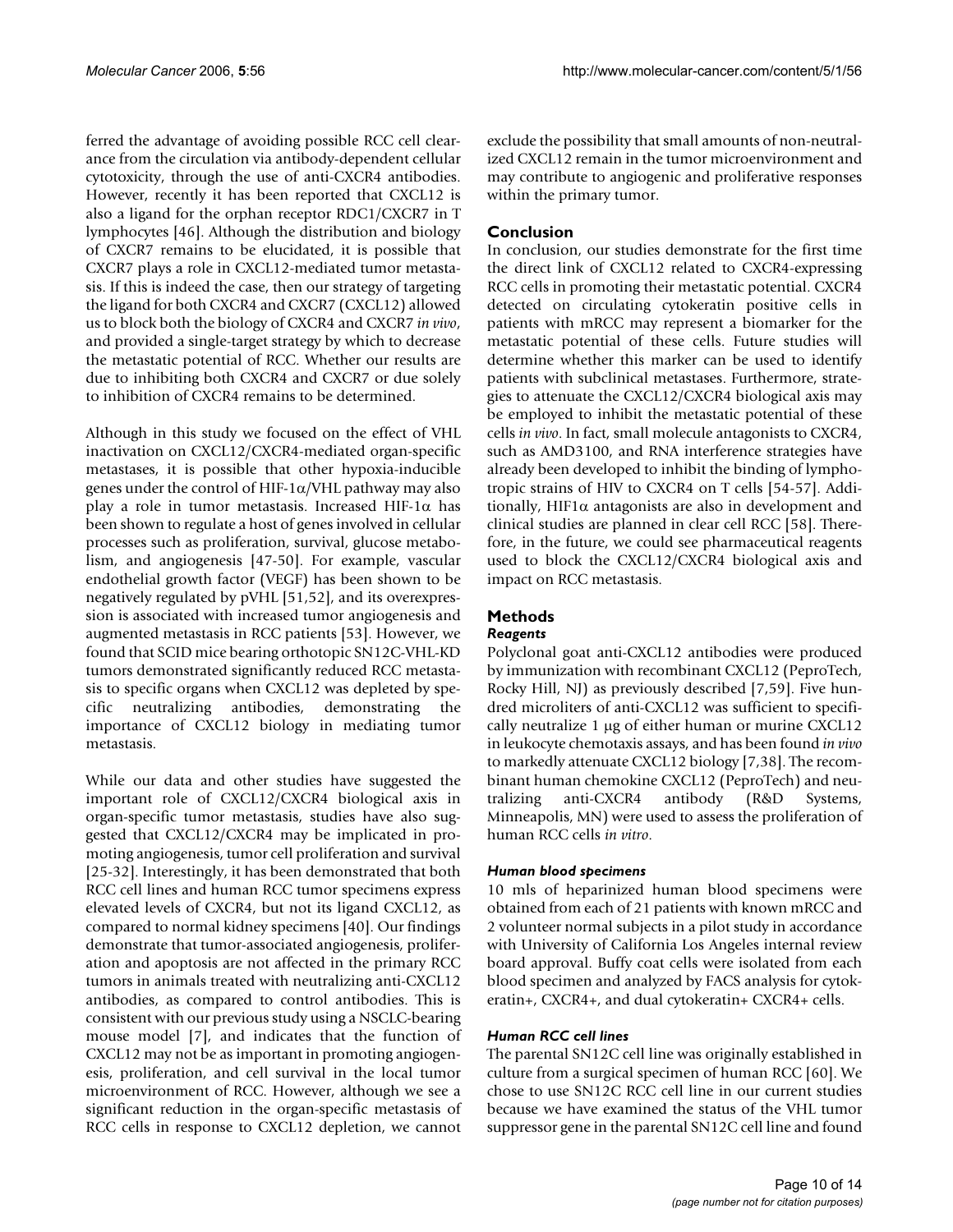that intact VHL gene was present in this cell line with no mutations (data not shown). The SN12C parental cells (SN12C-P), SN12C cells stably transfected with vector controls expressing GFP (SN12C-VC), and SN12C-VC cells stably transfected with a lentiviral deliver system to express shRNA to knockdown VHL and continue to express GFP (SN12C-VHL-KD) were generated as previously described [61].

# *Heterotopic and orthotopic human RCC-SCID mouse chimeras*

Six- to eight-week-old female CB17-SCID beige mice (UCLA Core Facility) were subjected to injection of either 104 SN12C-VHL-KD or SN12C-VC cells into the subcapsular region of the left kidney (orthotopic model), or 106 SN12C-VHL-KD or SN12C-VC cells into the flank (heterotopic model). Both the SN12C-VHL-KD and SN12C-VC cells used in this study had been stably transfected with vectors expressing GFP and had been shown to be GFP+ in 100% of cells by both fluorescence microscopy and FACS. For CXCL12 depletion studies, tumor-bearing mice were intraperitoneally injected with either neutralizing anti-CXCL12, preimmune serum, or received no treatment, using a modification as previously described [7,62- 64]. Mice bearing tumors were sacrificed after 4 weeks, and their major organs were harvested and processed to assess single cell suspensions for the expression of GFP by FACS analysis.

# *FACS analysis*

FACS analysis was performed as previously described [7,59] using primary antibodies to CXCR4 (R&D Systems) and pan-cytokeratin; and with secondary antibody Alexa 488 (Molecular Probes, Eugene, OR). For each FACS analysis, 10,000 events per stained condition were analyzed. GFP-expressing cells were analyzed directly without staining.

# *RNA isolation and Real-Time PCR*

Total RNA was isolated with TRIzol (Life Technologies, Rockville, MD) following manufacturer's instructions as previously described [7,35,59]. Next, 1.5 µg of RNA was used and DNase treated to remove contaminating DNA prior to reverse transcription to cDNA using a ProSTAR First Strand RT-PCR kit per manufacturer's instructions (Stratagene). Subsequently, the cDNA was assessed for changes in CXCR4 expression by real-time PCR using the ABI Prism 7700 sequence detector and SDS analysis software (Applied Biosystems, Foster city, CA) as previously described [7,35,59].

#### *Hypoxia treatment and whole cell or nuclear extract preparation*

Hypoxia treatment of SN12C-P, SN12C-VC and SN12C-VHL-KD cells was performed using a modification as previously described [35]. Briefly, cells were cultured to a density of approximately 80% in complete media and then transferred to starvation media in efforts to synchronize cell cultures. Next, cells were exposed to either normoxia (room air and 5% carbon dioxide) or hypoxia (94% nitrogen, 5% carbon dioxide and 1% oxygen) in Modular Incubator Chambers (Billups-Rothenberg, Inc., Del Mar CA) for the times indicated. Subsequently, whole cell extracts (WCE) or nuclear extracts were prepared as previously described [35]. Briefly, WCE lysis buffer comprised 20 mM HEPES pH 7.9, 25% glycerol, 420 mM NaCl, 1.5 mM MgCl2, and 0.2 mM EDTA, plus a panel of protease and phosphatase inhibitors (PMSF, DTT, and NaF at 1 mM; aprotinin, leupeptin, pepstatin, and βglcerophophate at10 µg/ml). Buffer for extraction of the nuclear fraction was composed of 20 mM HEPES, pH 7.9, 400 mM NaCl, and 1 mM EDTA.

# *Western blotting*

Immunoblotting was performed on 40 µg of total protein from either WCE or nuclear extracts as previously described [35]. Briefly, following SDS-PAGE, the proteins were electrophoretically transferred to a PVDF membrane at 100 V for one hour at room temperature and then blocked in BLOTTO for 30 minutes. The membranes were incubated overnight at 4°C with either rabbit anti-human CXCR4 (1:500; Oncogene Research Products, Cambridge, MA) or mouse anti-human HIF-1α antibody (1:500; BD Biosciences). Subsequently, the blots were washed in TTBS and then incubated with either donkey anti-rabbit or goat anti-mouse horseradish peroxidase-conjugated secondary antibodies for 45 minutes at room temperature. After washing in TTBS (3 times, 15 minutes each wash), the immunoreactive proteins were finally visualized using ECL Plus following the manufacturer's instructions (Amersham Biosciences, Piscataway, NJ). To demonstrate equal loading of protein from WCE, the membranes were then stripped and reprobed with a GAPDH antibody (1:500; Abcon).

# *Tumor cell chemotaxis*

SN12C-P, SN12C-VC, and SN12C-VHL-KD cells exposed to either normoxia or hypoxia for 24 hours were analyzed for chemotaxis in response to CXCL12 as previously described [35]. Briefly, cells were harvested by trypsinization, counted, and resuspended in RPMI 1640 media containing  $10\%$  FCS at a concentration of  $10^6$ /ml. Neuroprobe filter (5  $\mu$ m diameter) pretreated with 5  $\mu$ g/ ml fibronectin and 12-well chemotaxis chambers were used for these assays. Recombinant CXCL12 (30 ng/ml; Peprotech) was added to the lower wells and  $1 \times 10^5$  cells were added to each of the upper wells. The chemotaxis chambers were then incubated for 6 hours at 37°C. After fixing in methanol and staining in 2% Toluidine blue, the number of cells that had migrated through to the under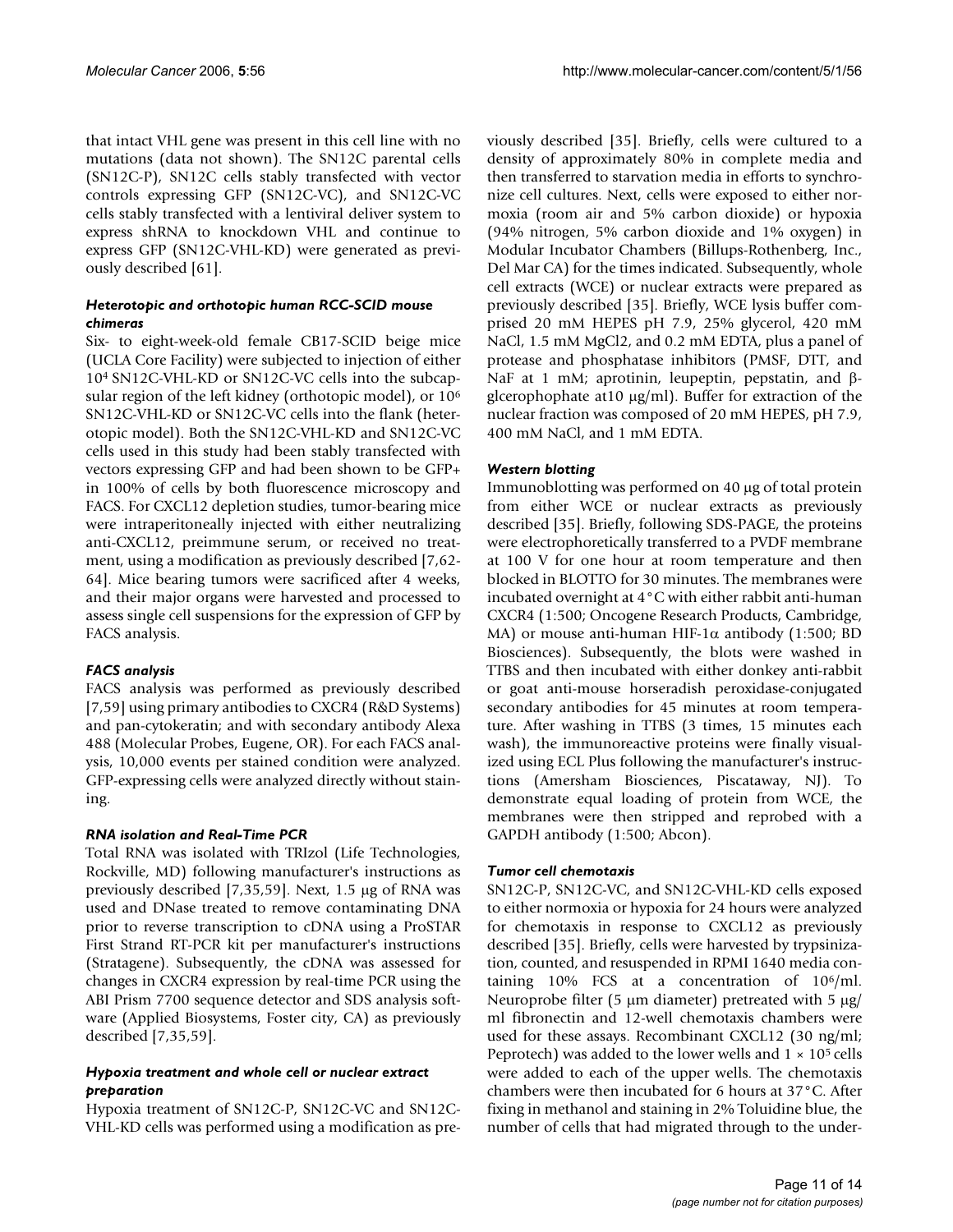side of the filters was calculated by counting the total number of cells in 5 separate fields of view under 400X magnification.

# *Chromatin immunoprecipitation assay (ChIP)*

SN12C-VC and SN12C-VHL-KD 2 × 106 cells were cultured in 10 ml of starvation media in 100 mm dishes for 24 hours before exposure to either normoxia or hypoxia for 4 hours. After the exposure, cells were fixed directly by adding 270 µl of 37% formaldehyde to 10 ml of culture media and incubating at room temperature for 10 minutes. The fixed cells were harvested and prepared for immunoprecipitation using the protocol of ChIP assay kit (Upstate Biotechnology Inc., Lake Placid, New York) with minor modifications. Each sample was precleared with 60 µl of salmon sperm DNA/protein A agarose (Upstate Biotechnology Inc.). 50 µl of the precleared supernatant from each sample was taken for later use in PCR analysis to show total DNA input. One half of each sample was subsequently incubated with either 2 µg of mouse antihuman HIF-1 $\alpha$  antibody (BD Biosciences) or no antibody at 4°C overnight. Immune complexes were collected with salmon sperm DNA/protein A-agarose for 1 hour, washed 5 times, and finally eluted in 1% SDS, 0.1 M NaHCO<sub>3</sub>. The eluted immune complexes were subsequently reverse cross-linked and purified by phenol/chloroform extraction. 10 µl of purified DNA from each sample and DNA input were used for PCR analysis. PCR analysis was carried out using primers specific for human CXCR4 promoter sequences. Sequences of promoter-specific primers included the CXCR4 promoter region -1860 to -1578 as follows: sense, 5'-TCGTGCCAAAGCTTGTCCCTG-3'; and anti-sense, 5'-GCGGTAACCAATTCGCGAATAGTGC-3'.

# *Transient transfections*

SN12C-VC and SN12C-VHL-KD cells were cultured to a density of 80% in complete media in 12-well plates and co-transfected with 0.15 µg of a 2.6-kilobase sequence of the CXCR4 promoter, 0.08 µg of the Renilla control construct (pRL-SV40; Promega, Madison, WI), and 0.08 µg of a HIF-1α construct as previously described [35]. A GFP construct was used to equalize the DNA transfection load. Transfections were performed with Lipofectamine 2000 and Opti-MEM media (Invitrogen, Carlsbad, CA) by following the manufacturer's instructions. The cells were then cultured for 24 hours at 37 °C before exposure to normoxia or hypoxia for 8 hours. After the exposure, cell extracts were made using the luciferase reporter lysis buffer (Promega). Each lysate was subsequently assayed in the dual luciferase reporter assay (Promega) following the manufacturer's instructions; luciferase activity was determined using a Monolight series 2010 luminometer (Analytical Luminescence Laboratory) and then normalized to the Renilla control.

#### *Proliferation of human RCC cells* **in vitro**

To assess the *in vitro* proliferation of human RCC cell lines, SN12C-VC and SN12C-VHL-KD cells were starved overnight in serum-free growth medium, trypsinized, and seeded at a density of 5000 cells/well into 96-well culture plates containing 1% serum and various concentrations (1 ng/ml, 3 ng/ml 10 ng/ml, 30 ng/ml or 100 ng/ml) of CXCL12, or various concentrations (0.5 ug/ml, 2.5 ug/ml or 10 ug/ml) of neutralizing anti-CXCR4 antibody. The cells were allowed to grow for 24, 48 or 72 hours. 1  $\mu$ Ci/ well [3H]thymidine was added after the incubation, and the cultures were incubated for a further 18 hours. Finally, the cells were harvested using a cell harvester, and [3H]thymidine incorporation was quantitated by scintillation counting.

# *Quantitation of tumor vessel density*

Quantitation of tumor vessel density was performed using a modification as previously described [62]. In brief, tissue sections from tumors of orthotopic human RCC-SCID mice treated with neutralizing anti-CXCL12 or preimmune serum were dewaxed with xylene and rehydrated through graded concentrations of ethanol. Slides were stained for endothelial cells using polyclonal antibody to Factor VIII-related antigen (Biomeda, Foster City, CA). DAB (Vector Laboratories, Inc., Burlingame, CA) reagent was used for chromogenic localization of Factor VIIIrelated antigen. After optimal color development, sections were immersed in water and cover-slipped. Tumor specimens were scanned at low magnification (40×) to identify vascular hot spots. Areas of greatest vessel density were then examined under higher magnification (200×) and counted. Any distinct area of positive staining for Factor VIII-related antigen was counted as a single vessel. Results were expressed as the number of vessels per high power field  $(200\times)$ .

#### *Measurement of* **in vivo** *apoptosis and proliferation of human RCC*

Sections of orthotopically injected SN12C-VC and SN12C-VHL-KD tumors from SCID mice treated with either control or anti-CXCL12 antibodies were stained using either the TdT-mediated dUTP nick end labeling (TUNEL, Roche Applied Science, Indianapolis, IN) method to detect apoptosis or anti-proliferating cell nuclear antigen (PCNA, DAKO Corp, Carpinteria, CA) to detect proliferation, as previously described [62]. Briefly, cells were counted in high power fields per tumor (400×) after scanning at low power (40×) to select areas devoid of frank necrosis. Results were expressed as the number of apoptotic nuclei per 400X field, or the number of proliferating (PCNA positive) cells per 400X field. Similarly, *in vitro* apoptosis of SN12C-VC and SN12C-VHL-KD was studied by plating cells on slide wells with various concentrations of CXCL12 (1 ng/ml, 3 ng/ml 10 ng/ml, 30 ng/ml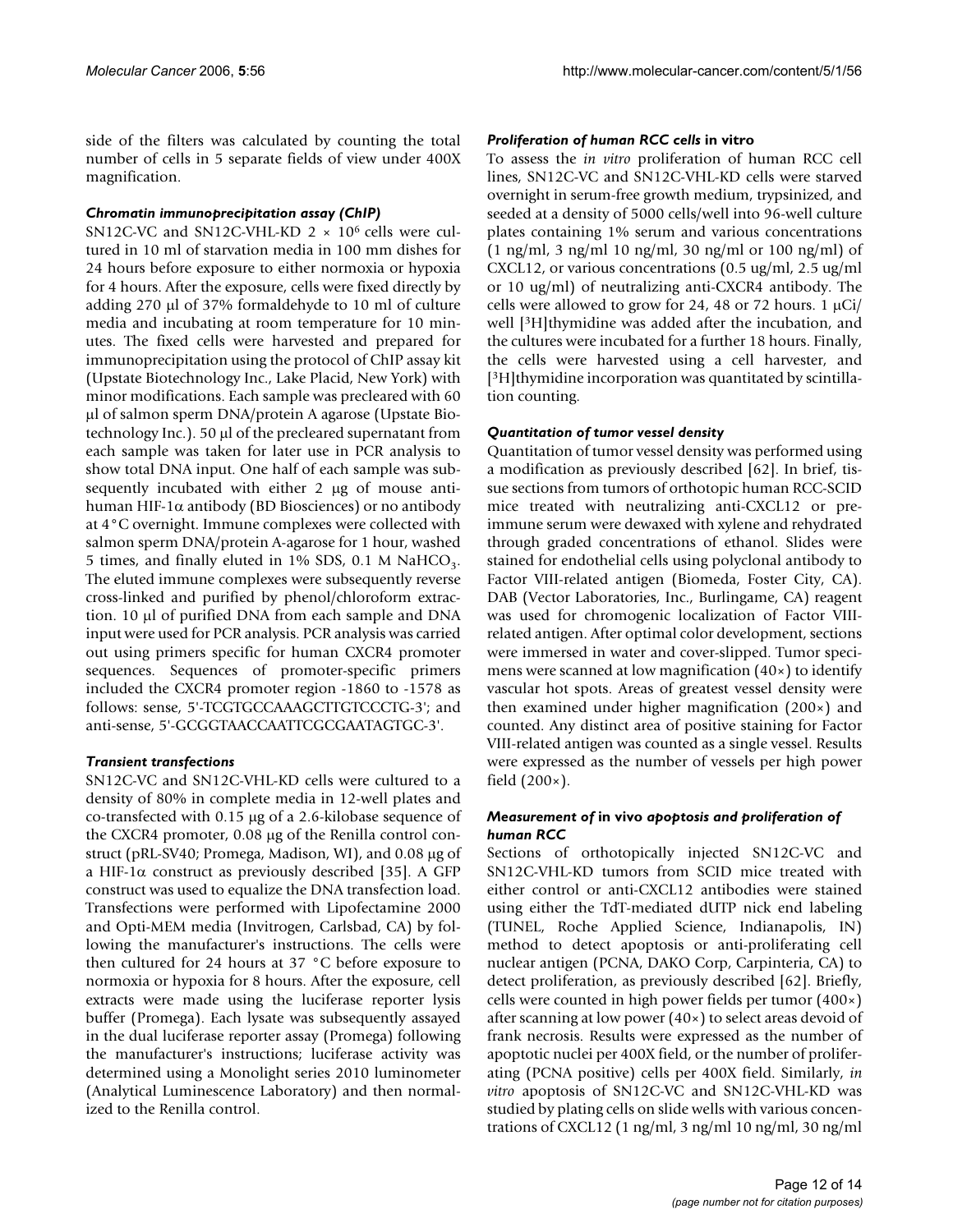or 100 ng/ml) or anti-CXCR4 antibody (0.5 ug/ml, 2.5 ug/ml or 10 ug/ml). Cells were stained using the TUNEL assay, and counted in high power fields (400×).

#### *Statistical analysis*

The animal studies involved 6 mice for each treatment group. Comparisons were evaluated by Student's *t* test. Results were presented as means ± SEM. Data were analyzed using the Statview 5.0 statistical package (Abacus Concepts, Berkeley, CA). Data were considered statistically significant if *p* values were < 0.05.

#### **Competing interests**

The author(s) declare that they have no competing interests.

# **Authors' contributions**

JP carried out the HIF expression studies and helped draft the manuscript. JM carried out the transcription assays and helped draft the manuscript. MDB carried out the human and animal studies. RJP carried out the CXCR4 expression studies. GVT designed and provided the RCC cell lines. KR acquired patient samples and data. JAB provided intellectual input. RMS conceived of the study, and participated in its design and coordination and helped to draft the manuscript. All authors read and approved the final manuscript.

# **Acknowledgements**

The authors would like to acknowledge Dr. Robert A. Figlin for his expertise with human renal cell cancer. Dr. Antonio Sica for generously providing us with the HIF-1 expression vector and the CXCR4 promoter and Ying Ying Xue for her technical assistance. This work was supported in part by National Institutes of Health Grants CA87879, and P50CA90388 (R.M.S.).

#### **References**

- 1. American Cancer Society: *Cancer Facts and Figures 2004: Selected Cancers* Am Cancer Soc; 2004.
- Pantuck AJ, Zisman A, Dorey F, Chao DH, Han KR, Said J, Gitlitz B, Belldegrun AS, Figlin RA: **[Renal cell carcinoma with retroperito](http://www.ncbi.nlm.nih.gov/entrez/query.fcgi?cmd=Retrieve&db=PubMed&dopt=Abstract&list_uids=12784334)[neal lymph nodes. Impact on survival and benefits of immu](http://www.ncbi.nlm.nih.gov/entrez/query.fcgi?cmd=Retrieve&db=PubMed&dopt=Abstract&list_uids=12784334)[notherapy.](http://www.ncbi.nlm.nih.gov/entrez/query.fcgi?cmd=Retrieve&db=PubMed&dopt=Abstract&list_uids=12784334)** *Cancer* 2003, **97:**2995-3002.
- 3. Hart IR, Fidler IJ: **[Role of organ selectivity in the determination](http://www.ncbi.nlm.nih.gov/entrez/query.fcgi?cmd=Retrieve&db=PubMed&dopt=Abstract&list_uids=7388794) [of metastatic patterns of B16 melanoma.](http://www.ncbi.nlm.nih.gov/entrez/query.fcgi?cmd=Retrieve&db=PubMed&dopt=Abstract&list_uids=7388794)** *Cancer Res* 1980, **40:**2281-2287.
- 4. Balkwill F: **[The significance of cancer cell expression of the](http://www.ncbi.nlm.nih.gov/entrez/query.fcgi?cmd=Retrieve&db=PubMed&dopt=Abstract&list_uids=15246052) [chemokine receptor CXCR4.](http://www.ncbi.nlm.nih.gov/entrez/query.fcgi?cmd=Retrieve&db=PubMed&dopt=Abstract&list_uids=15246052)** *Semin Cancer Biol* 2004, **14:**171-179.
- 5. Kucia M, Jankowski K, Reca R, Wysoczynski M, Bandura L, Allendorf DJ, Zhang J, Ratajczak J, Ratajczak MZ: **[CXCR4-SDF-1 signalling,](http://www.ncbi.nlm.nih.gov/entrez/query.fcgi?cmd=Retrieve&db=PubMed&dopt=Abstract&list_uids=15339043) [locomotion, chemotaxis and adhesion.](http://www.ncbi.nlm.nih.gov/entrez/query.fcgi?cmd=Retrieve&db=PubMed&dopt=Abstract&list_uids=15339043)** *J Mol Histol* 2004, **35:**233-245.
- Muller A, Homey B, Soto H, Ge N, Catron D, Buchanan ME, McClanahan T, Murphy E, Yuan W, Wagner SN, *et al.*: **[Involvement of](http://www.ncbi.nlm.nih.gov/entrez/query.fcgi?cmd=Retrieve&db=PubMed&dopt=Abstract&list_uids=11242036) [chemokine receptors in breast cancer metastasis.](http://www.ncbi.nlm.nih.gov/entrez/query.fcgi?cmd=Retrieve&db=PubMed&dopt=Abstract&list_uids=11242036)** *Nature* 2001, **410:**50-56.
- 7. Phillips RJ, Burdick MD, Lutz M, Belperio JA, Keane MP, Strieter RM: **The stromal derived factor-1/CXCL12-CXC chemokine [receptor 4 biological axis in non-small cell lung cancer](http://www.ncbi.nlm.nih.gov/entrez/query.fcgi?cmd=Retrieve&db=PubMed&dopt=Abstract&list_uids=12626353) [metastases.](http://www.ncbi.nlm.nih.gov/entrez/query.fcgi?cmd=Retrieve&db=PubMed&dopt=Abstract&list_uids=12626353)** *Am J Respir Crit Care Med* 2003, **167:**1676-1686.
- 8. Zlotnik A: **[Chemokines in neoplastic progression.](http://www.ncbi.nlm.nih.gov/entrez/query.fcgi?cmd=Retrieve&db=PubMed&dopt=Abstract&list_uids=15246053)** *Semin Cancer Biol* 2004, **14:**181-185.
- 9. Baggiolini M: **[Chemokines and leukocyte traffic.](http://www.ncbi.nlm.nih.gov/entrez/query.fcgi?cmd=Retrieve&db=PubMed&dopt=Abstract&list_uids=9560152)** *Nature* 1998, **392:**565-568.
- 10. Power CA, Wells TN: **[Cloning and characterization of human](http://www.ncbi.nlm.nih.gov/entrez/query.fcgi?cmd=Retrieve&db=PubMed&dopt=Abstract&list_uids=8763196) [chemokine receptors.](http://www.ncbi.nlm.nih.gov/entrez/query.fcgi?cmd=Retrieve&db=PubMed&dopt=Abstract&list_uids=8763196)** *Trends Pharmacol Sci* 1996, **17:**209-213.
- 11. Premack BA, Schall TJ: **[Chemokine receptors: gateways to](http://www.ncbi.nlm.nih.gov/entrez/query.fcgi?cmd=Retrieve&db=PubMed&dopt=Abstract&list_uids=8898734) [inflammation and infection.](http://www.ncbi.nlm.nih.gov/entrez/query.fcgi?cmd=Retrieve&db=PubMed&dopt=Abstract&list_uids=8898734)** *Nat Med* 1996, **2:**1174-1178.
- 12. Rossi D, Zlotnik A: **[The biology of chemokines and their recep](http://www.ncbi.nlm.nih.gov/entrez/query.fcgi?cmd=Retrieve&db=PubMed&dopt=Abstract&list_uids=10837058)[tors.](http://www.ncbi.nlm.nih.gov/entrez/query.fcgi?cmd=Retrieve&db=PubMed&dopt=Abstract&list_uids=10837058)** *Annu Rev Immunol* 2000, **18:**217-242.
- 13. Zlotnik A, Yoshie O: **[Chemokines: a new classification system](http://www.ncbi.nlm.nih.gov/entrez/query.fcgi?cmd=Retrieve&db=PubMed&dopt=Abstract&list_uids=10714678) [and their role in immunity.](http://www.ncbi.nlm.nih.gov/entrez/query.fcgi?cmd=Retrieve&db=PubMed&dopt=Abstract&list_uids=10714678)** *Immunity* 2000, **12:**121-127.
- 14. Balkwill F: **[Chemokine biology in cancer.](http://www.ncbi.nlm.nih.gov/entrez/query.fcgi?cmd=Retrieve&db=PubMed&dopt=Abstract&list_uids=12495640)** *Semin Immunol* 2003, **15:**49-55.
- 15. Murphy PM: **[Chemokines and the molecular basis of cancer](http://www.ncbi.nlm.nih.gov/entrez/query.fcgi?cmd=Retrieve&db=PubMed&dopt=Abstract&list_uids=11556308) [metastasis.](http://www.ncbi.nlm.nih.gov/entrez/query.fcgi?cmd=Retrieve&db=PubMed&dopt=Abstract&list_uids=11556308)** *N Engl J Med* 2001, **345:**833-835.
- 16. Feng Y, Broder CC, Kennedy PE, Berger EA: **[HIV-1 entry cofactor:](http://www.ncbi.nlm.nih.gov/entrez/query.fcgi?cmd=Retrieve&db=PubMed&dopt=Abstract&list_uids=8629022) [functional cDNA cloning of a seven-transmembrane, G pro](http://www.ncbi.nlm.nih.gov/entrez/query.fcgi?cmd=Retrieve&db=PubMed&dopt=Abstract&list_uids=8629022)[tein-coupled receptor.](http://www.ncbi.nlm.nih.gov/entrez/query.fcgi?cmd=Retrieve&db=PubMed&dopt=Abstract&list_uids=8629022)** *Science* 1996, **272:**872-877.
- 17. Horuk R: **[Chemokine receptors.](http://www.ncbi.nlm.nih.gov/entrez/query.fcgi?cmd=Retrieve&db=PubMed&dopt=Abstract&list_uids=11544102)** *Cytokine Growth Factor Rev* 2001, **12:**313-335.
- 18. Moepps B, Braun M, Knopfle K, Dillinger K, Knochel W, Gierschik P: **Characterization of a Xenopus laevis CXC chemokine [receptor 4: implications for hematopoietic cell development](http://www.ncbi.nlm.nih.gov/entrez/query.fcgi?cmd=Retrieve&db=PubMed&dopt=Abstract&list_uids=11069075) [in the vertebrate embryo.](http://www.ncbi.nlm.nih.gov/entrez/query.fcgi?cmd=Retrieve&db=PubMed&dopt=Abstract&list_uids=11069075)** *Eur J Immunol* 2000, **30:**2924-2934.
- 19. Ma Q, Jones D, Springer TA: **[The chemokine receptor CXCR4](http://www.ncbi.nlm.nih.gov/entrez/query.fcgi?cmd=Retrieve&db=PubMed&dopt=Abstract&list_uids=10229189) is required for the retention of B lineage and granulocytic [precursors within the bone marrow microenvironment.](http://www.ncbi.nlm.nih.gov/entrez/query.fcgi?cmd=Retrieve&db=PubMed&dopt=Abstract&list_uids=10229189)** *Immunity* 1999, **10:**463-471.
- 20. Luster AD: **[Chemokines–chemotactic cytokines that mediate](http://www.ncbi.nlm.nih.gov/entrez/query.fcgi?cmd=Retrieve&db=PubMed&dopt=Abstract&list_uids=9459648) [inflammation.](http://www.ncbi.nlm.nih.gov/entrez/query.fcgi?cmd=Retrieve&db=PubMed&dopt=Abstract&list_uids=9459648)** *N Engl J Med* 1998, **338:**436-445.
- 21. Ma Q, Jones D, Borghesani PR, Segal RA, Nagasawa T, Kishimoto T, Bronson RT, Springer TA: **[Impaired B-lymphopoiesis, myelopoi](http://www.ncbi.nlm.nih.gov/entrez/query.fcgi?cmd=Retrieve&db=PubMed&dopt=Abstract&list_uids=9689100)[esis, and derailed cerebellar neuron migration in CXCR4](http://www.ncbi.nlm.nih.gov/entrez/query.fcgi?cmd=Retrieve&db=PubMed&dopt=Abstract&list_uids=9689100) [and SDF-1-deficient mice.](http://www.ncbi.nlm.nih.gov/entrez/query.fcgi?cmd=Retrieve&db=PubMed&dopt=Abstract&list_uids=9689100)** *Proc Natl Acad Sci U S A* 1998, **95:**9448-9453.
- 22. Nagasawa T, Hirota S, Tachibana K, Takakura N, Nishikawa S, Kitamura Y, Yoshida N, Kikutani H, Kishimoto T: **[Defects of B-cell lym](http://www.ncbi.nlm.nih.gov/entrez/query.fcgi?cmd=Retrieve&db=PubMed&dopt=Abstract&list_uids=8757135)[phopoiesis and bone-marrow myelopoiesis in mice lacking](http://www.ncbi.nlm.nih.gov/entrez/query.fcgi?cmd=Retrieve&db=PubMed&dopt=Abstract&list_uids=8757135) [the CXC chemokine PBSF/SDF-1.](http://www.ncbi.nlm.nih.gov/entrez/query.fcgi?cmd=Retrieve&db=PubMed&dopt=Abstract&list_uids=8757135)** *Nature* 1996, **382:**635-638.
- 23. Tachibana K, Hirota S, Iizasa H, Yoshida H, Kawabata K, Kataoka Y, Kitamura Y, Matsushima K, Yoshida N, Nishikawa S, *et al.*: **[The](http://www.ncbi.nlm.nih.gov/entrez/query.fcgi?cmd=Retrieve&db=PubMed&dopt=Abstract&list_uids=9634237) [chemokine receptor CXCR4 is essential for vascularization](http://www.ncbi.nlm.nih.gov/entrez/query.fcgi?cmd=Retrieve&db=PubMed&dopt=Abstract&list_uids=9634237) [of the gastrointestinal tract.](http://www.ncbi.nlm.nih.gov/entrez/query.fcgi?cmd=Retrieve&db=PubMed&dopt=Abstract&list_uids=9634237)** *Nature* 1998, **393:**591-594.
- 24. Zou YR, Kottmann AH, Kuroda M, Taniuchi I, Littman DR: **[Function](http://www.ncbi.nlm.nih.gov/entrez/query.fcgi?cmd=Retrieve&db=PubMed&dopt=Abstract&list_uids=9634238) [of the chemokine receptor CXCR4 in haematopoiesis and in](http://www.ncbi.nlm.nih.gov/entrez/query.fcgi?cmd=Retrieve&db=PubMed&dopt=Abstract&list_uids=9634238) [cerebellar development.](http://www.ncbi.nlm.nih.gov/entrez/query.fcgi?cmd=Retrieve&db=PubMed&dopt=Abstract&list_uids=9634238)** *Nature* 1998, **393:**595-599.
- 25. Bachelder RE, Wendt MA, Mercurio AM: **[Vascular endothelial](http://www.ncbi.nlm.nih.gov/entrez/query.fcgi?cmd=Retrieve&db=PubMed&dopt=Abstract&list_uids=12499259) growth factor promotes breast carcinoma invasion in an [autocrine manner by regulating the chemokine receptor](http://www.ncbi.nlm.nih.gov/entrez/query.fcgi?cmd=Retrieve&db=PubMed&dopt=Abstract&list_uids=12499259) [CXCR4.](http://www.ncbi.nlm.nih.gov/entrez/query.fcgi?cmd=Retrieve&db=PubMed&dopt=Abstract&list_uids=12499259)** *Cancer Res* 2002, **62:**7203-7206.
- 26. Bonavia R, Bajetto A, Barbero S, Pirani P, Florio T, Schettini G: **Chemokines and their receptors in the CNS: expression of [CXCL12/SDF-1 and CXCR4 and their role in astrocyte pro](http://www.ncbi.nlm.nih.gov/entrez/query.fcgi?cmd=Retrieve&db=PubMed&dopt=Abstract&list_uids=12628753)[liferation.](http://www.ncbi.nlm.nih.gov/entrez/query.fcgi?cmd=Retrieve&db=PubMed&dopt=Abstract&list_uids=12628753)** *Toxicol Lett* 2003, **139:**181-189.
- 27. Majka M, Ratajczak J, Kowalska MA, Ratajczak MZ: **[Binding of stro](http://www.ncbi.nlm.nih.gov/entrez/query.fcgi?cmd=Retrieve&db=PubMed&dopt=Abstract&list_uids=10997882)mal derived factor-1alpha (SDF-1alpha) to CXCR4 chemokine receptor in normal human megakaryoblasts but not in platelets induces phosphorylation of mitogen-activated pro[tein kinase p42/44 \(MAPK\), ELK-1 transcription factor and](http://www.ncbi.nlm.nih.gov/entrez/query.fcgi?cmd=Retrieve&db=PubMed&dopt=Abstract&list_uids=10997882) [serine/threonine kinase AKT.](http://www.ncbi.nlm.nih.gov/entrez/query.fcgi?cmd=Retrieve&db=PubMed&dopt=Abstract&list_uids=10997882)** *Eur J Haematol* 2000, **64:**164-172.
- 28. Orimo A, Gupta PB, Sgroi DC, Arenzana-Seisdedos F, Delaunay T, Naeem R, Carey VJ, Richardson AL, Weinberg RA: **[Stromal fibrob](http://www.ncbi.nlm.nih.gov/entrez/query.fcgi?cmd=Retrieve&db=PubMed&dopt=Abstract&list_uids=15882617)lasts present in invasive human breast carcinomas promote [tumor growth and angiogenesis through elevated SDF-1/](http://www.ncbi.nlm.nih.gov/entrez/query.fcgi?cmd=Retrieve&db=PubMed&dopt=Abstract&list_uids=15882617) [CXCL12 secretion.](http://www.ncbi.nlm.nih.gov/entrez/query.fcgi?cmd=Retrieve&db=PubMed&dopt=Abstract&list_uids=15882617)** *Cell* 2005, **121:**335-348.
- 29. Salcedo R, Oppenheim JJ: **[Role of chemokines in angiogenesis:](http://www.ncbi.nlm.nih.gov/entrez/query.fcgi?cmd=Retrieve&db=PubMed&dopt=Abstract&list_uids=12851652) [CXCL12/SDF-1 and CXCR4 interaction, a key regulator of](http://www.ncbi.nlm.nih.gov/entrez/query.fcgi?cmd=Retrieve&db=PubMed&dopt=Abstract&list_uids=12851652) [endothelial cell responses.](http://www.ncbi.nlm.nih.gov/entrez/query.fcgi?cmd=Retrieve&db=PubMed&dopt=Abstract&list_uids=12851652)** *Microcirculation* 2003, **10:**359-370.
- 30. Salcedo R, Wasserman K, Young HA, Grimm MC, Howard OM, Anver MR, Kleinman HK, Murphy WJ, Oppenheim JJ: **[Vascular](http://www.ncbi.nlm.nih.gov/entrez/query.fcgi?cmd=Retrieve&db=PubMed&dopt=Abstract&list_uids=10233851) endothelial growth factor and basic fibroblast growth factor induce expression of CXCR4 on human endothelial cells: In [vivo neovascularization induced by stromal-derived factor-](http://www.ncbi.nlm.nih.gov/entrez/query.fcgi?cmd=Retrieve&db=PubMed&dopt=Abstract&list_uids=10233851)[1alpha.](http://www.ncbi.nlm.nih.gov/entrez/query.fcgi?cmd=Retrieve&db=PubMed&dopt=Abstract&list_uids=10233851)** *Am J Pathol* 1999, **154:**1125-1135.
- 31. Sun YX, Wang J, Shelburne CE, Lopatin DE, Chinnaiyan AM, Rubin MA, Pienta KJ, Taichman RS: **[Expression of CXCR4 and CXCL12](http://www.ncbi.nlm.nih.gov/entrez/query.fcgi?cmd=Retrieve&db=PubMed&dopt=Abstract&list_uids=12761880) [\(SDF-1\) in human prostate cancers \(PCa\) in vivo.](http://www.ncbi.nlm.nih.gov/entrez/query.fcgi?cmd=Retrieve&db=PubMed&dopt=Abstract&list_uids=12761880)** *J Cell Biochem* 2003, **89:**462-473.